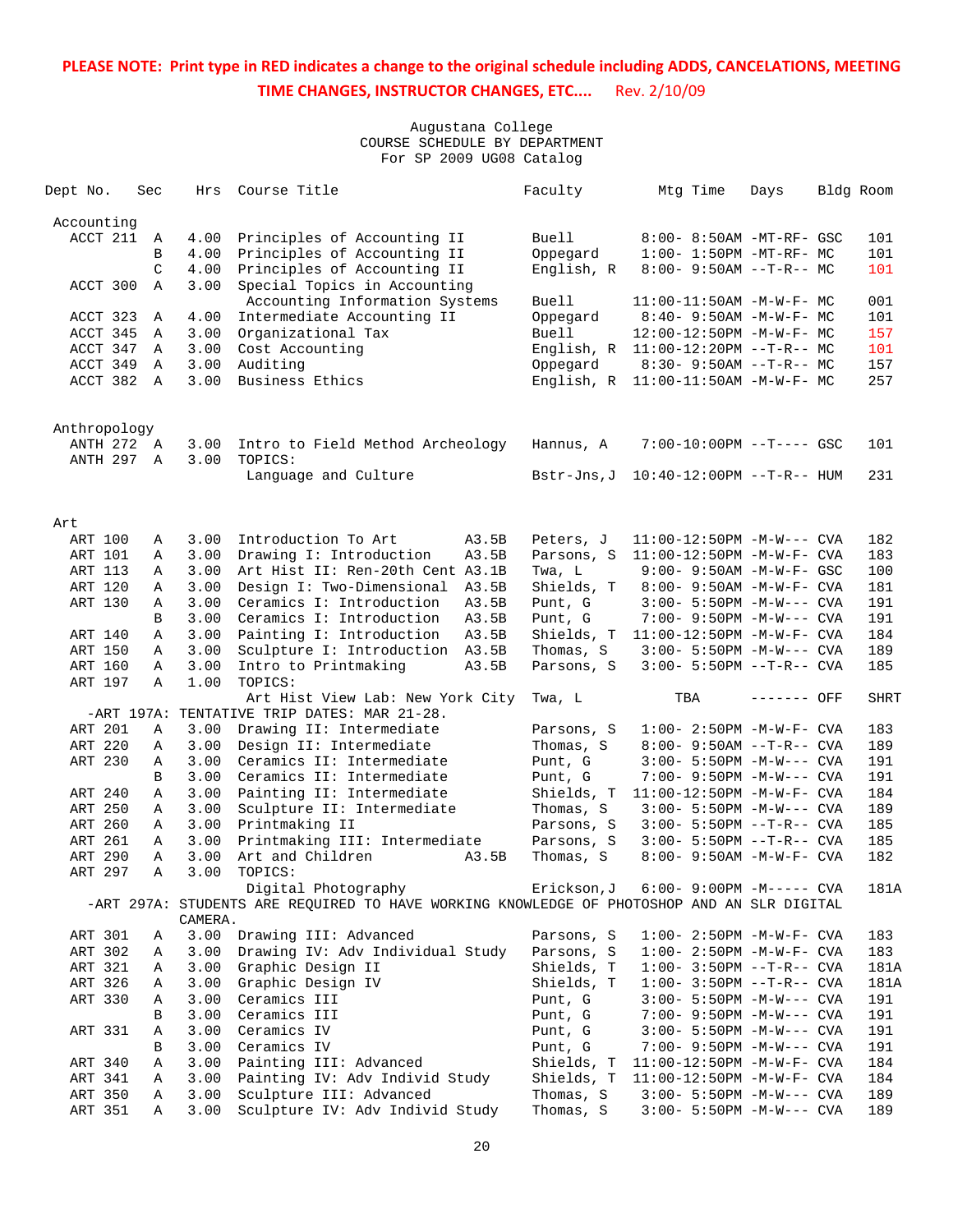| Dept No.          | Sec         | Hrs           | Course Title                                          | Faculty               | Mtg Time                          | Days        | Bldg Room |     |
|-------------------|-------------|---------------|-------------------------------------------------------|-----------------------|-----------------------------------|-------------|-----------|-----|
| ART 360           | Α           |               | 3.00 Printmaking IV: Advanced                         | Parsons, S            | $3:00 - 5:50PM -T-R--CVA$         |             |           | 185 |
| ART 361           | Α           | 3.00          | Printmaking IV: Adv Individ Stud                      | Parsons, S            | $3:00 - 5:50PM -T-R--$ CVA        |             |           | 185 |
| Athletic Training |             |               |                                                       |                       |                                   |             |           |     |
| AT 201            | Α           | 1.00          | Athletic Training Experience II                       | Kunkel, L             | $2:00 - 2:50PM -M-W---$ ELMN      |             |           | 147 |
| AT 315            | Α           | 2.00          | Administration in Athl Training                       | Gerry, B              | $11:00-11:50AM$ --T-R-- ELMN      |             |           | 230 |
| AT 355            | Α           | 2.00          | Cur Trends Athl Training<br>A2.1B                     | Gerry, B              | $1:00 - 1:50PM -T-R-- ELMN$       |             |           | 230 |
| AT 371            | Α           | 3.00          | Rehab Techniques Athletic Trng                        | Gerry, B              | $1:00-1:50PM -M-W-F-ELMN$         |             |           | 230 |
| AT 451            | Α           | 1.00          | Athletic Training Experience V                        | Boehnke, A<br>Whiting | $1:00 - 1:50PM -T-R-- ELMN$       |             |           | 147 |
| AT 495            | Α           |               | 4.00 Athletic Training Internship II                  | Gerry, B              | TBA                               | ------- OFF |           | OFF |
|                   |             |               | -AT 495A: MUST HAVE APPROVAL & SIGNATURE OF B. GERRY. |                       |                                   |             |           |     |
|                   |             |               |                                                       |                       |                                   |             |           |     |
| Biology           |             |               |                                                       |                       |                                   |             |           |     |
| BIOL 110 A        |             |               | 4.00 Biology & Human Concerns<br>A3.2                 | Olness, V             | 9:00- 9:50AM -M-W-F- GSC          |             |           | 101 |
|                   |             |               |                                                       | Spencer, C            |                                   |             |           |     |
|                   |             |               |                                                       | Olness, V             | $11:00-12:50PM$ --T---- GSC       |             |           | 161 |
|                   |             | Lecture & Lab |                                                       |                       |                                   |             |           |     |
|                   | B           |               | A3.2<br>4.00 Biology & Human Concerns                 | Olness, V             | $9:00 - 9:50AM - M - W - F - GSC$ |             |           | 101 |
|                   |             |               |                                                       | Spencer, C            |                                   |             |           |     |
|                   |             |               |                                                       | Spencer, C            | $2:00-3:50PM$ --T---- GSC         |             |           | 161 |
| BIOL 121 A        |             |               | 4.00 Biological Principles II                         | Matzner, S            | 11:00-11:50AM -M-W-F- GSC         |             |           | 101 |
|                   |             |               |                                                       | Beaster-Jn            |                                   |             |           |     |
|                   |             |               |                                                       | Matzner, S            | $9:00-11:50AM$ --T---- GSC        |             |           | 153 |
|                   |             | Lecture & Lab |                                                       |                       |                                   |             |           |     |
|                   | B           |               | 4.00 Biological Principles II                         | Matzner, S            | 11:00-11:50AM -M-W-F- GSC         |             |           | 101 |
|                   |             |               |                                                       | Beaster-Jn            |                                   |             |           |     |
|                   |             |               |                                                       | Beaster-Jn            | $2:00 - 5:30PM -T--- GSC$         |             |           | 153 |
|                   | C           |               | 4.00 Biological Principles II                         | Matzner, S            | 11:00-11:50AM -M-W-F- GSC         |             |           | 101 |
|                   |             |               |                                                       | Beaster-Jn            |                                   |             |           |     |
|                   |             |               |                                                       | Matzner, S            | 10:40- 1:30PM ----R-- GSC         |             |           | 153 |
|                   | D           | 4.00          | Biological Principles II                              | Matzner, S            | 11:00-11:50AM -M-W-F- GSC         |             |           | 101 |
|                   |             |               |                                                       | Beaster-Jn            |                                   |             |           |     |
|                   |             |               |                                                       | Lewis, A              | $2:00-4:50PM$ ----R-- GSC         |             |           | 153 |
| BIOL 150 A        |             | 4.00          | Human Anatomy                                         | Vogelmann             | 8:00- 8:50AM -M-W-F- GSC          |             |           | 100 |
|                   |             |               |                                                       | Vogelmann             | $8:00 - 9:50AM -T--- GSC$         |             |           | 109 |
|                   | B           | 4.00          | Human Anatomy                                         | Vogelmann             | 8:00- 8:50AM -M-W-F- GSC          |             |           | 100 |
|                   |             |               |                                                       | Vogelmann             | $11:00-12:50PM$ --T---- GSC       |             |           | 109 |
|                   | C           | 4.00          | Human Anatomy                                         | Vogelmann             | $8:00 - 8:50AM - M - W - F - GSC$ |             |           | 100 |
|                   |             |               |                                                       | Vogelmann             | $2:00-3:50PM -T---GSC$            |             |           | 109 |
|                   | D           | 4.00          | Human Anatomy                                         | Vogelmann             | 8:00- 8:50AM -M-W-F- GSC          |             |           | 100 |
|                   |             |               |                                                       | Vogelmann             | $1:00-2:50PM$ ---W--- GSC         |             |           | 109 |
|                   | Е           | 4.00          | Human Anatomy                                         | Vogelmann             | 8:00- 8:50AM -M-W-F- GSC          |             |           | 100 |
|                   |             |               |                                                       | Vogelmann             | $4:00 - 5:50PM$ ---W--- GSC       |             |           | 109 |
|                   | $\mathbf F$ | 4.00          | Human Anatomy                                         | Vogelmann             | 8:00- 8:50AM -M-W-F- GSC          |             |           | 100 |
|                   |             |               |                                                       | Vogelmann             | $8:00 - 9:50AM$ ----R-- GSC       |             |           | 109 |
| BIOL 180          | A           | 4.00          | Intro Environmental Science A3.2                      | Lewis, A              | $1:00 - 1:50PM - M - W - F - GSC$ |             |           | 101 |
|                   |             |               |                                                       | Lewis, A              | 12:00- 1:50PM --T---- GSC         |             |           | 169 |
|                   |             | Lecture & Lab |                                                       |                       |                                   |             |           |     |
| BIOL 234 A        |             |               | 4.00 Cell Biology                                     | Eqland                | 12:00-12:50PM -M-W-F- GSC         |             |           | 101 |
|                   |             |               |                                                       | Larson, Mk            |                                   |             |           |     |
|                   |             |               |                                                       | King, L               | $7:50-10:40AM$ --T---- GSC        |             |           | 151 |
|                   | B           | 4.00          | Cell Biology                                          | Egland                | 12:00-12:50PM -M-W-F- GSC         |             |           | 101 |
|                   |             |               |                                                       | Larson, Mk            |                                   |             |           |     |
|                   |             |               |                                                       | King, L               | 11:40- 2:30PM --T---- GSC         |             |           | 151 |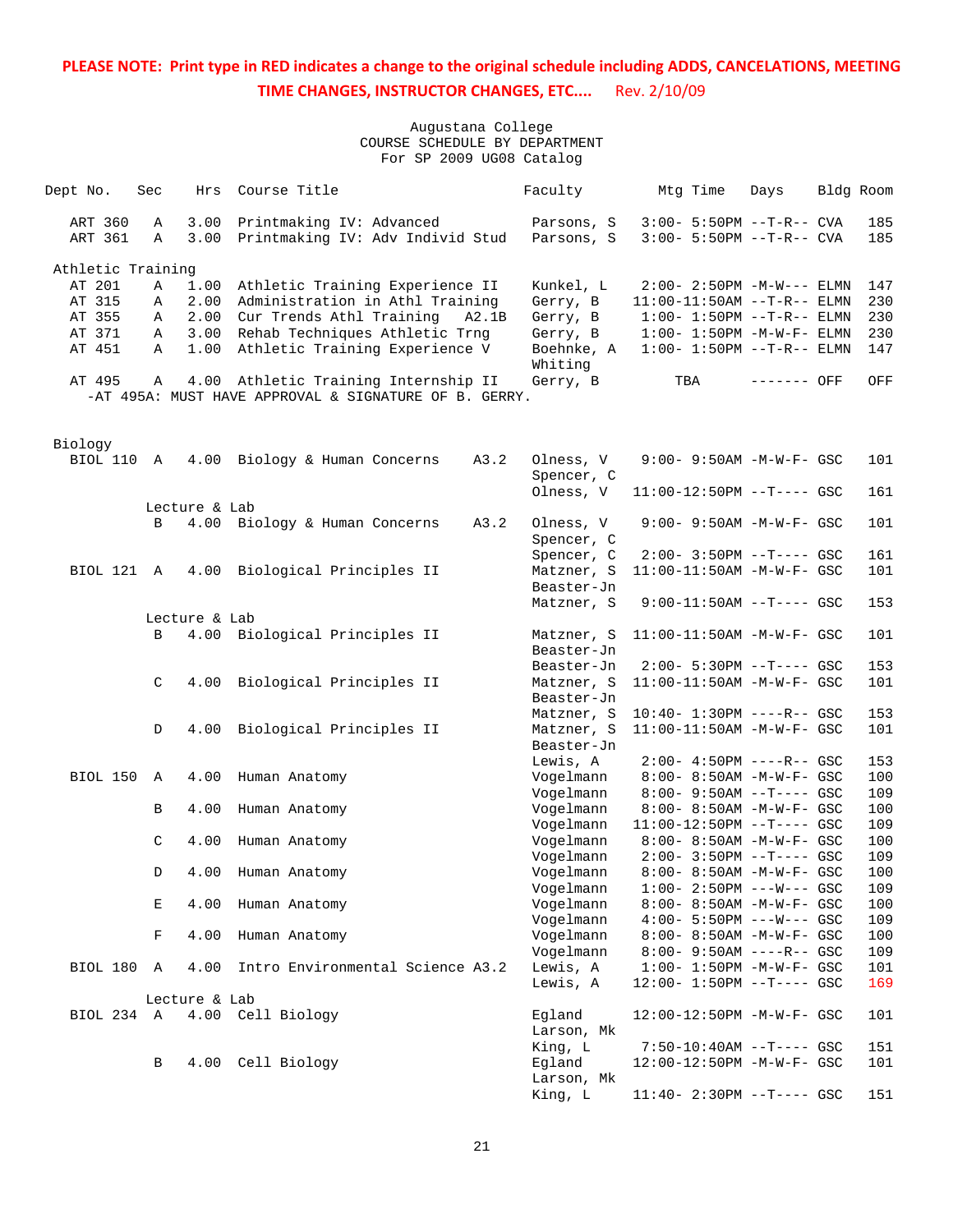Augustana College COURSE SCHEDULE BY DEPARTMENT For SP 2009 UG08 Catalog

| Dept No.                     | Sec    | Hrs           | Course Title                                                                                    |       | Faculty                    | Mtg Time                                                         | Days | Bldg Room |            |
|------------------------------|--------|---------------|-------------------------------------------------------------------------------------------------|-------|----------------------------|------------------------------------------------------------------|------|-----------|------------|
|                              | C      |               | 4.00 Cell Biology                                                                               |       | Eqland<br>Larson, Mk       | 12:00-12:50PM -M-W-F- GSC                                        |      |           | 101        |
|                              |        |               |                                                                                                 |       | Eqland                     | $9:00-11:50AM$ ----R-- GSC                                       |      |           | 151        |
|                              | D      |               | 4.00 Cell Biology                                                                               |       | Eqland                     | 12:00-12:50PM -M-W-F- GSC                                        |      |           | 101        |
|                              |        |               |                                                                                                 |       | Larson, Mk                 |                                                                  |      |           |            |
|                              |        |               |                                                                                                 |       | Larson, Mk                 | $1:00-3:50PM$ ----R-- GSC                                        |      |           | 151        |
| BIOL 250 A                   |        | 4.00          | Introductory Microbiology                                                                       |       | Eqland                     | 2:00- 2:50PM -M-W-F- GSC                                         |      |           | 101        |
|                              |        | Lecture & Lab |                                                                                                 |       | King, L                    | 10:40-12:30PM ----R-- GSC                                        |      |           | 109        |
|                              | B      | 4.00          | Introductory Microbiology                                                                       |       | Egland                     | $2:00 - 2:50PM -M-W-F - GSC$                                     |      |           | 101        |
|                              |        |               |                                                                                                 |       | King, L                    | $1:00-2:50PM$ ----R-- GSC                                        |      |           | 109        |
|                              | C      | 4.00          | Introductory Microbiology                                                                       |       | Eqland                     | 2:00- 2:50PM -M-W-F- GSC                                         |      |           | 101        |
|                              |        |               |                                                                                                 |       | King, L                    | $3:30 - 5:20PM$ ----R-- GSC                                      |      |           | 109        |
|                              | D      | 4.00          | Introductory Microbiology                                                                       |       | Egland                     | $2:00 - 2:50PM - M - W - F - GSC$                                |      |           | 101        |
|                              |        |               |                                                                                                 |       | King, L                    | $6:00 - 7:50PM$ ----R-- GSC                                      |      |           | 109        |
| BIOL 297 A                   |        | 4.00          | TOPICS:                                                                                         |       |                            |                                                                  |      |           |            |
|                              |        |               | Intro to Remote Sensing & GIS                                                                   |       | Gallo                      | $3:00 - 4:00PM -M-W---$ GSC                                      |      |           | 201        |
|                              |        |               |                                                                                                 |       | Meyer, D                   | $4:00 - 5:00PM -M-W--- GSC$                                      |      |           | 141        |
| BIOL 336 A                   |        | 4.00          | Ornithology                                                                                     |       | Lewis, A                   | 9:00- 9:50AM -M-W-F- GSC                                         |      |           | 169        |
|                              |        |               |                                                                                                 |       | Lewis, A                   | $8:00-10:50AM$ --T---- GSC                                       |      |           | 169        |
| BIOL 346 A                   |        |               | 4.00 Developmental Biology                                                                      | A2.1B | Beaster-Jn<br>Beaster-Jn   | $2:00 - 2:50PM - M - W - F - GSC$<br>$2:00 - 4:50PM$ ----R-- GSC |      |           | 169<br>163 |
|                              |        | Lecture & Lab |                                                                                                 |       |                            |                                                                  |      |           |            |
| BIOL 350 A                   |        |               | 4.00 Aquatic Ecology                                                                            |       |                            | Spencer, C 12:00-12:50PM -M-W-F- GSC                             |      |           | 169        |
|                              |        |               |                                                                                                 |       | Spencer, C                 | $1:00-4:50PM$ ----R-- GSC                                        |      |           | 169        |
| BIOL 358 A1                  |        | 4.00          | Molecular Biology                                                                               |       | Staff                      | $10:40-11:50AM$ -M-W--- GSC                                      |      |           | 169        |
|                              |        |               |                                                                                                 |       | Storlie                    | $7:50-10:40AM$ ----R-- GSC                                       |      |           | 163        |
|                              |        |               | A2 4.00 CANCELED                                                                                |       |                            |                                                                  |      |           |            |
| BIOL 364 A                   |        |               | 4.00 Pharmacology                                                                               | A2.1B |                            | Larson, Mk 11:00-11:50AM -M-W-F- GSC                             |      |           | 100        |
|                              |        |               |                                                                                                 |       | Larson, Mk                 | $3:00-6:00PM$ --T---- GSC                                        |      |           | 151        |
| BIOL 397 A                   |        |               | 4.00 TOPICS: Immunology                                                                         |       | Albee, L                   | $6:00 - 9:00PM -M--- GSC$                                        |      |           | 169        |
| BIOL 490 A                   |        | 1.00          | Senior Seminar                                                                                  |       | Matzner, S                 | TBA                                                              |      |           |            |
|                              |        |               |                                                                                                 |       |                            |                                                                  |      |           |            |
| Business Admin<br>BSAD 197 A |        | 1.00          | TOPICS:                                                                                         |       |                            |                                                                  |      |           |            |
|                              |        |               | Current Topics in Business                                                                      |       | Entwistle                  | $3:00-3:50PM -T--- MC$                                           |      |           | 201        |
|                              |        |               |                                                                                                 |       | Harris, J                  |                                                                  |      |           |            |
|                              |        |               |                                                                                                 |       | Keltgen, J                 |                                                                  |      |           |            |
|                              |        |               |                                                                                                 |       | Gardner, S                 |                                                                  |      |           |            |
|                              |        |               | -BSAD 197A: GRADED S/U BUT WILL COUNT IN 15 LETTER GRADED HOURS FOR SD OPPORTUNITY SCHOLARSHIP. |       |                            |                                                                  |      |           |            |
|                              |        |               | BSAD 270 A 4.00 Statistics                                                                      |       |                            | Sorenson, D 1:00- 1:50PM -M-W-F- MC                              |      |           | 201        |
|                              |        |               | -BSAD 270A: MUST ALSO REGISTER FOR A BSAD 270L LAB.                                             |       |                            |                                                                  |      |           |            |
|                              | B      |               | 4.00 Statistics                                                                                 |       | Sorenson, D                | $2:00 - 2:50PM -M-W-F - MC$                                      |      |           | 201        |
|                              |        |               | -BSAD 270B: MUST ALSO REGISTER FOR A BSAD 270L LAB.                                             |       |                            |                                                                  |      |           |            |
| BSAD 270L A                  |        | 0.00          | BSAD 270: Lab                                                                                   |       | Sorenson, D                | $7:00 - 7:50PM$ ---W--- MC                                       |      |           | 001        |
|                              | В      | 0.00          | BSAD 270: Lab<br>BSAD 270: Lab                                                                  |       | Sorenson, D                | $8:00 - 8:50AM$ ----R-- MC<br>$9:00 - 9:50AM$ ----R-- MC         |      |           | 001        |
|                              | C<br>D | 0.00<br>0.00  | BSAD 270: Lab                                                                                   |       | Sorenson, D<br>Sorenson, D | $3:00 - 3:50PM$ ----R-- MC                                       |      |           | 001<br>001 |
| BSAD 310                     | Α      | 4.00          | Principles of Marketing                                                                         |       | Keltgen, J                 | 9:00- 9:50AM -MT-RF- MC                                          |      |           | 257        |
| BSAD 320                     | Α      | 3.00          | Principles of Management                                                                        |       | Gardner, S                 | $1:00 - 1:50PM - M - W - F - MC$                                 |      |           | 257        |
| BSAD 330                     | Α      | 4.00          | Principles of Finance                                                                           |       | Bolen, D                   | $8:40 - 9:50AM$ -M-W-F- MC                                       |      |           | 201        |
| BSAD 340                     | Α      | 3.00          | Business Law I                                                                                  |       | Harris, J                  | $1:00-2:20PM -T-R--MC$                                           |      |           | 103        |
| BSAD 380                     | Α      | 3.00          | Business Law II                                                                                 |       | Harris, J                  | $1:00 - 1:50PM - M - W - F - MC$                                 |      |           | 264        |
| BSAD 382 A                   |        | 3.00          | Business Ethics                                                                                 |       | English, R                 | $11:00-11:50AM$ -M-W-F- MC                                       |      |           | 257        |
| BSAD 415 A                   |        | 3.00          | Personal Selling and Sales Mgmt                                                                 |       | Keltgen, J                 | $11:00-12:20PM$ --T-R-- MC                                       |      |           | 202        |

-BSAD 415A: ADDITIONAL \$20 FEE APPLIES.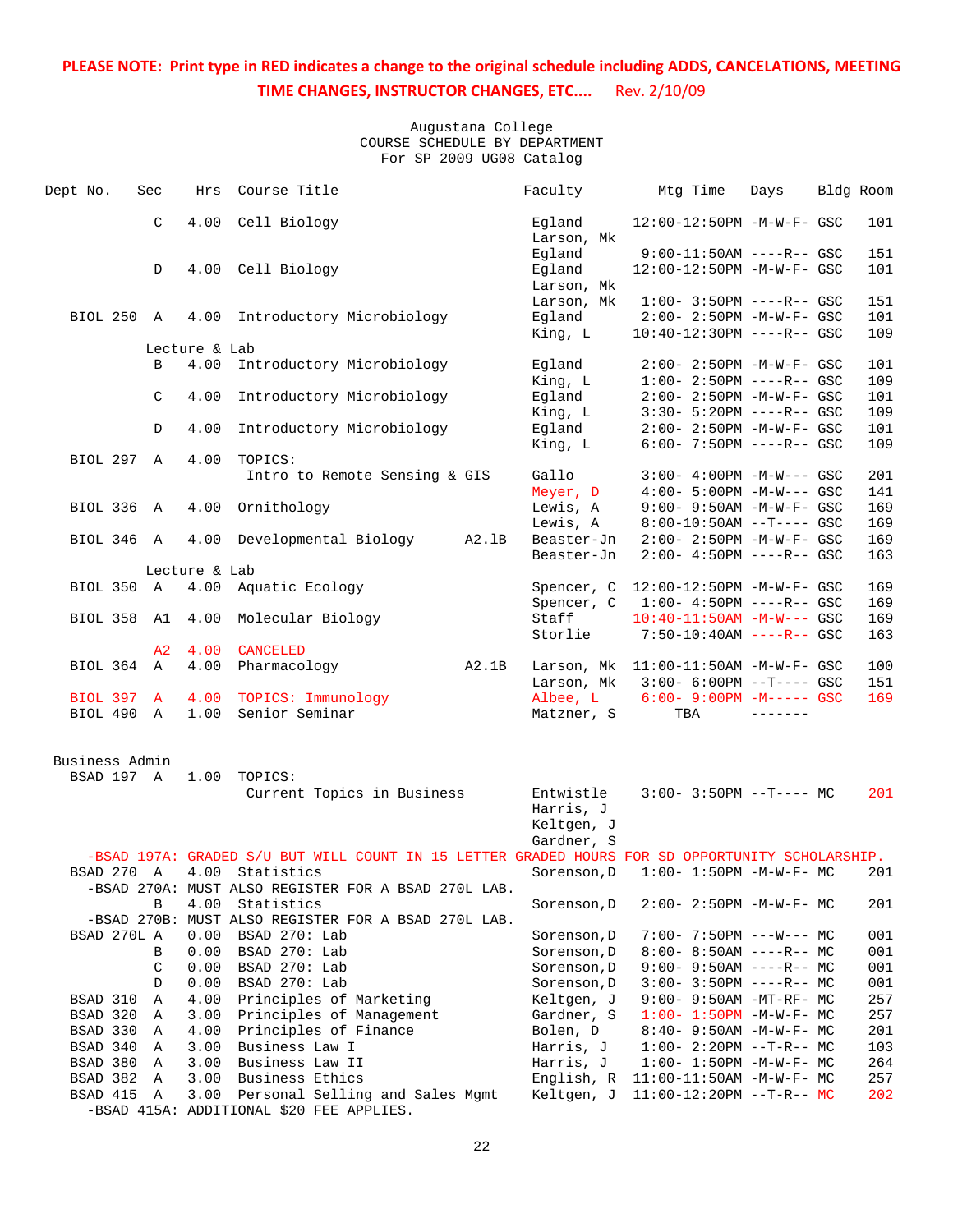| BSAD 420 A<br>3.00<br>Special Topics in Management<br>Real Estate II<br>Gardner, S 12:00-12:50PM -M-W-F- MC   |             | 253 |
|---------------------------------------------------------------------------------------------------------------|-------------|-----|
| BSAD 421<br>2.00<br>Harris, J<br>$8:00-8:50AM -M-W--- MC$<br>Α<br>Human Resource Management                   |             | 257 |
| BSAD 433<br>3.00<br>International Finance<br>Bolen, D<br>$2:00-2:50PM -M-W-F-MC$<br>Α                         |             | 101 |
| BSAD 435<br>3.00<br>Investment Fundamentals<br>Bolen, D<br>A<br>$11:00-11:50AM$ -M-W-F- MC                    |             | 157 |
| BSAD 490<br>$\overline{A}$<br>3.00<br>Senior Seminar<br>A2.1B<br>Gardner, S<br>$2:00 - 2:50PM -M-W-F - MC$    |             | 120 |
| BSAD 495 A<br>3.00<br>Business Internship<br>A2.1B<br>Keltgen, J<br>TBA                                       | ------- OFF | OFF |
| Chemistry                                                                                                     |             |     |
| CHEM 102 A<br>1.00<br>Trustee's Fellowshp in Chemistry<br>Earl, G<br>$10:00-10:50AM$ --T---- GSC              |             | 241 |
| -CHEM 102A: OPEN ONLY TO FRESHMEN CHEMISTRY FELLOWSHIP STUDENTS.                                              |             |     |
| 4.00<br>Physical Science<br>CHEM 115 A1<br>A3.2<br>Duffy-Matz<br>$1:00 - 2:20PM -T-R--$ GSC                   |             | 241 |
| Dey, B                                                                                                        |             |     |
| $8:00 - 9:50AM -T---$ GSC<br>Duffy-Matz                                                                       |             | 243 |
| Physical Science<br>A3.2<br>A2<br>4.00<br>Duffy-Matz<br>$1:00 - 2:20PM -T-R--$ GSC                            |             | 241 |
| Dey, B                                                                                                        |             |     |
| Dey, B<br>$8:00 - 9:50AM$ ----R-- GSC                                                                         |             | 243 |
| 4.00<br>Intro to Chemistry<br>Eichler<br>CHEM 120 A1<br>A3.2<br>$1:00 - 1:50PM - M - W - F - GSC$             |             | 100 |
| Eichler<br>$2:00 - 3:50PM -T--- GSC$                                                                          |             | 243 |
| Intro to Chemistry<br>A3.2<br>Eichler<br>A2<br>4.00<br>$1:00 - 1:50PM - M - W - F - GSC$                      |             | 100 |
| $8:00 - 9:50AM$ ---W--- GSC<br>Pullman, D                                                                     |             | 243 |
| 4.00<br>Survey of Organic & Biochemistry<br>Earl, G<br>$1:00 - 1:50PM - M - W - F - GSC$<br>CHEM 145 A1<br>Xu |             | 241 |
| Pullman, D<br>$11:00-12:50PM$ --T---- GSC                                                                     |             | 243 |
| Earl, G<br>A2<br>4.00 Survey of Organic & Biochemistry<br>$1:00 - 1:50PM - M - W - F - GSC$                   |             | 241 |
| Xu                                                                                                            |             |     |
| Pullman, D<br>$2:00 - 3:50PM$ ---W--- GSC                                                                     |             | 243 |
| 4.00<br>Survey of Organic & Biochemistry<br>Eichler<br>9:00- 9:50AM -M-W-F- GSC<br>B1                         |             | 241 |
| Eichler<br>$11:00-12:50PM$ ----R-- GSC                                                                        |             | 243 |
| Survey of Organic & Biochemistry<br>Eichler<br>B <sub>2</sub><br>4.00<br>$9:00 - 9:50AM - M - W - F - GSC$    |             | 241 |
| Pullman, D<br>$2:00 - 3:50PM -M--- GSC$                                                                       |             | 243 |
| CHEM 201 A1<br>4.00<br>Organic Chemistry I<br>9:00- 9:50AM -M-W-F- GSC<br>Xu                                  |             | 201 |
| $8:00-11:50AM$ --T---- GSC<br>Xu                                                                              |             | 255 |
| 4.00<br>Organic Chemistry I<br>9:00- 9:50AM -M-W-F- GSC<br>A <sub>2</sub><br>Xu                               |             | 201 |
| Xu<br>$2:00 - 5:50PM -T--- GSC$                                                                               |             | 255 |
| CHEM 202<br>4.00<br>A1<br>Organic Chemistry II<br>Earl, G<br>$11:00-11:50AM$ -M-W-F- GSC                      |             | 201 |
| Earl, G<br>$2:00 - 5:50PM$ ----R-- GSC                                                                        |             | 255 |
| 4.00<br>Organic Chemistry II<br>Earl, G<br>$11:00-11:50AM$ -M-W-F- GSC<br>A2                                  |             | 201 |
| $2:00 - 5:50PM - M--- - GSC$<br>Earl, G                                                                       |             | 255 |
| CHEM 242 A<br>4.00<br>Analysis<br>Weisshaar<br>8:00- 8:50AM -M-W-F- GSC                                       |             | 241 |
| Weisshaar<br>$2:00 - 5:50PM$ ----R-- GSC                                                                      |             | 259 |
| 4.00<br>Physical Chemistry II<br>CHEM 302 A<br>Dey, B<br>12:00-12:50PM -MT-RF- GSC                            |             | 241 |
| Dey, B<br>2:00- 5:50PM -M----- GSC                                                                            |             | 259 |
| 4.00<br>Advanced Analytical Chem<br>Weisshaar<br>CHEM 311 A<br>A2.1B<br>$11:00-11:50AM$ -M-W--- GSC           |             | 241 |
| Weisshaar<br>$2:00-4:50PM -T---GSC$                                                                           |             | 259 |
| Weisshaar<br>$8:00-10:50AM$ ----R-- GSC                                                                       |             | 259 |
| Lecture & Lab                                                                                                 |             |     |
| CIVITAS                                                                                                       |             |     |
| 3.00 Reading Augustana<br>CIVT 201 A<br>Miller, J<br>$8:30 - 9:50AM -T-R-- HUM$                               |             | 201 |
| CIVT 202 A<br>4.00<br>Pertinence:                                                                             |             |     |
| Reading Our Environment<br>Lewis, A<br>$1:00 - 1:50PM - M - W - F - GSC$                                      |             | 101 |

|  |  |                              | keading Our Environment |          |  | Lewis, A L:00- I:50PM -M-W-F- GSC 101 |     |
|--|--|------------------------------|-------------------------|----------|--|---------------------------------------|-----|
|  |  |                              |                         | Lewis. A |  | 12:00- 1:50PM --T---- GSC 163         |     |
|  |  | $CIVT$ 203 A $3.00$ Justice: |                         |          |  |                                       |     |
|  |  | And Justice for All?         |                         |          |  | Dipple, $G = 11:00-12:20PM -T-R--CWS$ | 108 |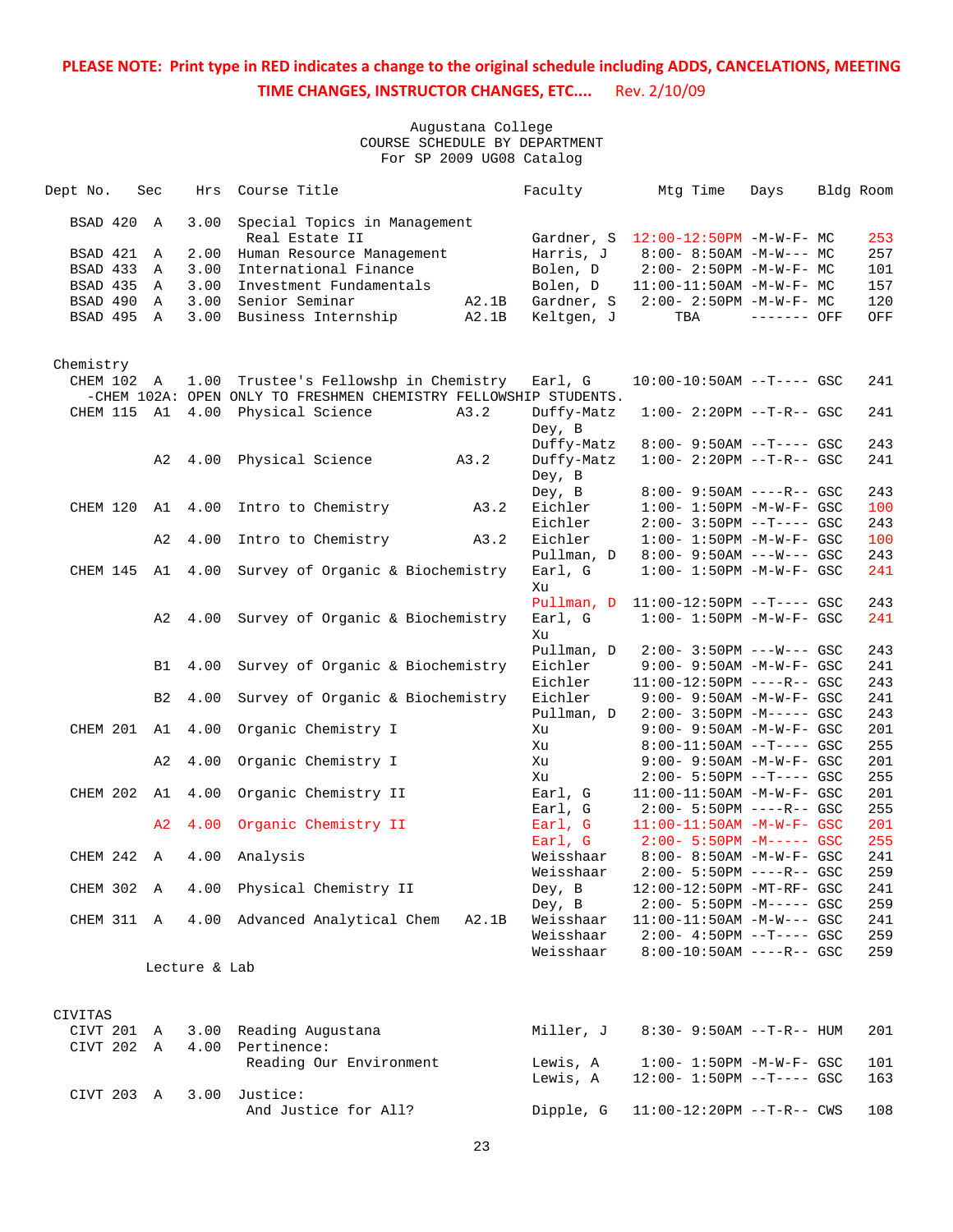| Dept No.                | Sec    | Hrs          | Course Title                                                                  | Faculty                  | Mtg Time                                                       | Days         | Bldg Room |            |
|-------------------------|--------|--------------|-------------------------------------------------------------------------------|--------------------------|----------------------------------------------------------------|--------------|-----------|------------|
| CIVT 204 A              |        | 3.00         | Freedom<br>Race/Freedom in Amer 1600-Presnt Mullin, M                         | Rives, D                 | 12:00-12:50PM -M-W-F- MC                                       |              |           | 153        |
| Classics                |        |              |                                                                               |                          |                                                                |              |           |            |
| CLAS 111 A<br>CLAS 197  | A      | 3.00         | 3.00 Elementary Latin II<br>A3.4<br>TOPICS:                                   | Wentzel, R               | $9:00 - 9:50AM - M - W - F - HUM$                              |              |           | 227        |
|                         |        |              | Intro to Biblical Hebrew II                                                   | Storm, J                 | $8:30 - 9:50AM -T-R-- HUM$                                     |              |           | 227        |
| CLAS 302                | A      | 3.00         | New Testament Greek II                                                        |                          | Wentzel, $R$ 11:00-11:50AM -M-W-F- HUM                         |              |           | 227        |
| CLAS 312 A              |        | 3.00         | Greek Drama                                                                   | Wentzel, R               | $1:00 - 1:50PM -M -W -F - HUM$                                 |              |           | 331        |
| Communication Disorders |        |              |                                                                               |                          |                                                                |              |           |            |
| CMDS 222 A              |        | 3.00         | Phonetics                                                                     | Mahan, K                 | $9:00 - 9:50AM - M - W - F - HUM$                              |              |           | 102        |
| CMDS 224 A              |        | 3.00         | Intro to Aural Rehabilitation                                                 | Hanavan, P               | $8:00 - 8:50AM - M - W - F - MC$                               |              |           | 264        |
|                         |        |              |                                                                               | Hanavan, P               | $9:00 - 9:50AM -T--- MC$                                       |              |           | 156        |
|                         | B      | 3.00         | Intro to Aural Rehabilitation                                                 | Hanavan, P               | 8:00- 8:50AM -M-W-F- MC                                        |              |           | 264        |
|                         |        |              |                                                                               | Hanavan, P               | $10:00-10:50AM$ --T---- MC                                     |              |           | 156        |
|                         | C      | 3.00         | Intro to Aural Rehabilitation                                                 | Hanavan, P<br>Hanavan, P | $8:00 - 8:50AM - M - W - F - MC$<br>$11:00-11:50AM$ --T---- MC |              |           | 264<br>156 |
| CMDS 272 A              |        |              | 3.00 Artic & Phonological Process Dis                                         | Mahan, K                 | 11:00-11:50AM -M-W-F- MC                                       |              |           | 255        |
| CMDS 488                | A      |              | 3.00 Adv Clinical Prct: Comm Disorders                                        | Mahan, K                 | TBA                                                            | ------- OFF  |           | OFF        |
|                         |        |              | -CMDS 488A: SIGNATURE OF FIELD EXPERIENCE COORDINATOR REQUIRED.               |                          |                                                                |              |           |            |
|                         |        |              |                                                                               |                          |                                                                |              |           |            |
| Communication Studies   |        |              |                                                                               |                          |                                                                |              |           |            |
| COMM 095 A              |        |              | 1.00 KAUR-FM Radio Participation                                              | Fuller, I                | <b>TBA</b>                                                     | $------$ TBA |           | TBA        |
| COMM 110 A              |        | 3.00         | Intro To Communication<br>A2.2                                                | Nitz, M                  | $9:00 - 9:50AM - M - W - F - HUM$                              |              |           | 331        |
|                         | B      | 3.00         | Intro To Communication<br>A2.2                                                | Bart, J                  | $11:00-11:50AM$ -M-W-F- HUM                                    |              |           | 331        |
|                         | C      | 3.00         | Intro To Communication<br>A2.2                                                | Woltjer                  | $8:30 - 9:50AM -T-R-- HUM$                                     |              |           | 331        |
|                         | D<br>A | 3.00<br>3.00 | Intro To Communication<br>A2.2                                                | Bart, H                  | $1:00 - 2:20PM -T-R--HUM$                                      |              |           | 331        |
| COMM 210<br>COMM 260 A  |        | 3.00         | Rhetorical Criticism<br>A2.1B<br>Persuasion                                   | Bart, H<br>Bart, J       | $11:00-12:20PM$ --T-R-- HUM<br>2:00- 2:50PM -M-W-F- HUM        |              |           | 301<br>301 |
| COMM 280 A              |        | 3.00         | Broadcasting in America                                                       | Bart, J                  | $9:00 - 9:50AM - M - W - F - HUM$                              |              |           | 301        |
| COMM 300                | A      | 3.00         | Internt'l/Intercult Communicat                                                | Nitz, M                  | $1:00 - 2:20PM -T-R--HUM$                                      |              |           | 123        |
| COMM 350                | A      | 3.00         | Organizational Communication                                                  | Bart, H                  | $11:00-11:50AM$ -M-W-F- HUM                                    |              |           | 302        |
|                         |        |              |                                                                               |                          |                                                                |              |           |            |
| Computer Science        |        |              |                                                                               |                          |                                                                |              |           |            |
| COSC 104 A              |        |              | 1.00 Advanced Word Processing                                                 | Gray, S                  | $2:00 - 2:50PM -M-W-F - MC$                                    |              |           | 001        |
|                         |        |              | -COSC 104A: MEETS FEB 5 THRU MAR 6.                                           |                          |                                                                |              |           |            |
| COSC 105 A              |        |              | 1.00 Advanced Spreadsheet Appl Softwr<br>-COSC 105A: MEETS MAR 9 THRU APR 15. | Gray, S                  | $2:00 - 2:50PM -M-W-F - MC$                                    |              |           | 001        |
| COSC 106 A              |        | 1.00         | Advanced Database Appl Software<br>-COSC 106A: MEETS APR 17 THRU MAY 15.      | Gray, S                  | $2:00 - 2:50PM -M-W-F - MC$                                    |              |           | 001        |
| COSC 205                | A      | 3.00         | Intro to Management Info Systems                                              | Entwistle                | $11:00-12:20PM -T-R-- MC$                                      |              |           | 002        |
|                         | B      | 3.00         | Intro to Management Info Systems                                              | Entwistle                | $1:00-2:20PM -T-R--MC$                                         |              |           | 002        |
| COSC 211                | A      | 4.00         | Computer Science II                                                           | Shum, S                  | $10:40 - 11:50AM$ -M-W-F- GSC                                  |              |           | 34         |
| COSC 236 A              |        | 3.00         | Comp Architecture & Assem Lang                                                | Swets, D                 | $8:30 - 9:50AM -T-R--$ GSC                                     |              |           | 213        |
| COSC 297 A              |        | 4.00         | TOPICS:                                                                       |                          |                                                                |              |           |            |
|                         |        |              | Intro to Remote Sensing & GIS                                                 | Gallo                    | $3:00 - 4:00PM -M-W--- GSC$                                    |              |           | 201        |
|                         |        |              |                                                                               | Meyer, D                 | $4:00 - 5:00PM -M-W--- GSC$                                    |              |           | 141        |
| COSC 397 A              |        | 3.00         | TOPICS:<br>Advanced Data Structures                                           | Shum, S                  | 8:00- 8:50AM -M-W-F- GSC                                       |              |           | 34         |
|                         |        |              |                                                                               |                          |                                                                |              |           |            |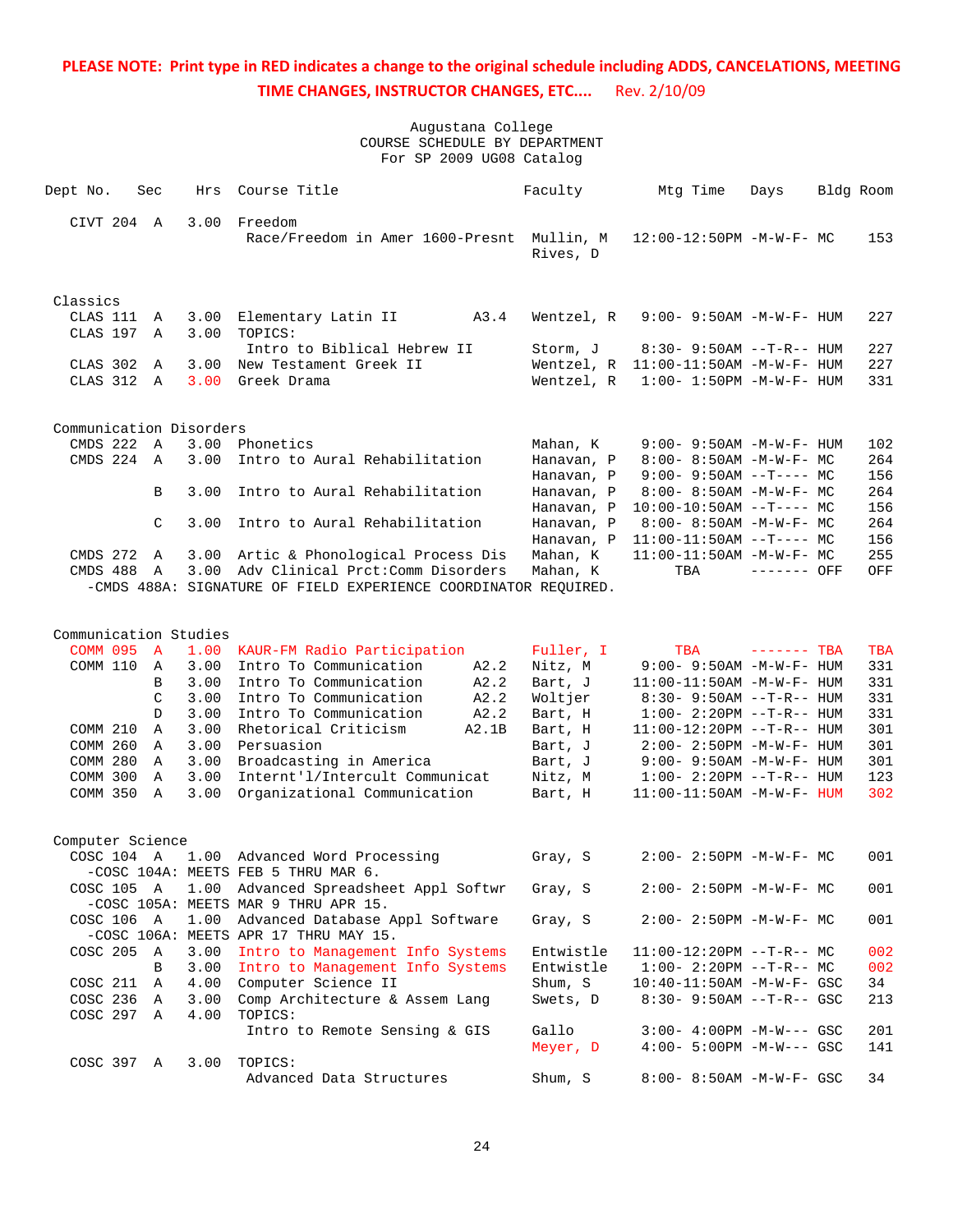| Dept No.                | Sec          | Hrs  | Course Title                                                                                      | Faculty     | Mtg Time                            | Days        | Bldg Room |
|-------------------------|--------------|------|---------------------------------------------------------------------------------------------------|-------------|-------------------------------------|-------------|-----------|
| Economics               |              |      |                                                                                                   |             |                                     |             |           |
| ECON 120                | A            |      | 3.00 Principles of Economics I<br>A3.3                                                            | Eqqleston   | $11:00-11:50AM$ -M-W-F- MC          |             | 101       |
|                         | B            | 3.00 | Principles of Economics I<br>A3.3                                                                 | Eqqleston   | 12:00-12:50PM -M-W-F- MC            |             | 101       |
| ECON 121                | A            | 3.00 | Principles of Economics II                                                                        | Nesiba, R   | $8:30 - 9:50AM -T-R-- MC$           |             | 103       |
|                         | B            | 3.00 | Principles of Economics II                                                                        | Nesiba, R   | $11:00-12:20PM$ --T-R-- MC          |             | 103       |
| ECON 270                | $\mathbb{A}$ | 4.00 | Statistics                                                                                        | Sorenson, D | $1:00 - 1:50PM -M-W-F - MC$         |             | 201       |
|                         |              |      | -ECON 270A: MUST ALSO REGISTER FOR AN ECON 270L LAB SECTION.                                      |             |                                     |             |           |
|                         | B            | 4.00 | Statistics                                                                                        | Sorenson, D | $2:00 - 2:50PM -M-W-F - MC$         |             | 201       |
|                         |              |      | -ECON 270B: MUST ALSO REGISTER FOR AN ECON 270L LAB SECTION.                                      |             |                                     |             |           |
| ECON 270L A             |              | 0.00 | $ECON$ 270: Lab                                                                                   | Sorenson, D | $7:00 - 7:50PM$ ---W--- MC          |             | 001       |
|                         | B            | 0.00 | ECON 270: Lab                                                                                     | Sorenson, D | $8:00 - 8:50AM$ ----R-- MC          |             | 001       |
|                         | C            | 0.00 | ECON 270: Lab                                                                                     | Sorenson, D | $9:00 - 9:50AM$ ----R-- MC          |             | 001       |
|                         | D            | 0.00 | ECON 270: Lab                                                                                     | Sorenson, D | $3:00-3:50PM$ ----R-- MC            |             | 001       |
| ECON 321                | A            | 3.00 | Intermediate Macroeconomics                                                                       | Eqqleston   | $1:00-2:20PM --T-R--MC$             |             | 153       |
| ECON 397                | A            | 3.00 | TOPICS:<br>Econometrics                                                                           |             | $9:00 - 9:50AM - M - W - F - MC$    |             | 157       |
|                         |              |      |                                                                                                   | Sorenson, D |                                     |             |           |
| Ed of Deaf/Hard Hearing |              |      |                                                                                                   |             |                                     |             |           |
| EDHH 224 A              |              | 3.00 | Intro to Aural Rehabilitation                                                                     | Hanavan, P  | 8:00- 8:50AM -M-W-F- MC             |             | 264       |
|                         |              |      |                                                                                                   | Hanavan, P  | $9:00 - 9:50AM -T--- MC$            |             | 156       |
|                         | B            | 3.00 | Intro to Aural Rehabilitation                                                                     | Hanavan, P  | $8:00 - 8:50AM - M - W - F - MC$    |             | 264       |
|                         |              |      |                                                                                                   | Hanavan, P  | $10:00-10:50AM$ --T---- MC          |             | 156       |
|                         | C            | 3.00 | Intro to Aural Rehabilitation                                                                     | Hanavan, P  | $8:00 - 8:50AM - M - W - F - MC$    |             | 264       |
|                         |              |      |                                                                                                   | Hanavan, P  | $11:00-11:50AM$ --T---- MC          |             | 156       |
| EDHH 227                | A            |      | 3.00 American Sign Language II                                                                    | Soukup, M   | $1:00-2:20PM -T-R--MC$              |             | 253       |
| EDHH 323                | A            | 3.00 | Curriculum & Instruction                                                                          | Soukup, M   | $8:30-9:50AM --T-R--MC$             |             | 253       |
|                         |              |      | Deaf and Hard of Hearing                                                                          |             |                                     |             |           |
| EDHH 332                | A            | 3.00 | American Sign Language IV                                                                         | Multra-Krf  | $9:00 - 9:50AM - M - W - F - MC$    |             | 220       |
| EDHH 397 A              |              | 3.00 | TOPICS:                                                                                           |             |                                     |             |           |
|                         |              |      | American Sign Language VI                                                                         | Multra-Krf  | $6:00-9:00PM$ --T---- MC            |             | 253       |
|                         |              |      | EDHH 487 A 12.00 Student Teach: Deaf Education                                                    | Fiala, R    | TBA                                 | $-----$ OFF | OFF       |
|                         |              |      | -EDHH 487A: SIGNATURE OF FIELD EXPERIENCE COORDINATOR REOUIRED.                                   |             |                                     |             |           |
|                         |              |      |                                                                                                   |             |                                     |             |           |
| Education<br>EDUC 110   | A            |      | 3.00 Foundations of Amer Educ<br>A3.3                                                             | Brouwer     | $8:30 - 9:50AM -T-R-- MC$           |             | 202       |
|                         | B            | 3.00 | A3.3<br>Foundations of Amer Educ                                                                  |             | Hallenbeck 12:00-12:50PM -M-W-F- MC |             | 164       |
|                         |              |      | -EDUC 110A & B: INTENDED FOR STUDENTS PURSUING ENTRANCE IN TEACHER EDUC PROGRAM. REQUIRES 1-2 HRS |             |                                     |             |           |
|                         |              |      | PER WEEK IN AREA SCHOOL.                                                                          |             |                                     |             |           |
| EDUC 210                | A            |      | 2.00 Working With Families                                                                        |             | Johnson, M 11:00-11:50AM -M-W--- MC |             | 103       |
|                         | B            |      | 2.00 Working With Families                                                                        |             | Johnson, M 12:00-12:50PM -M-W--- MC |             | 103       |
| EDUC 245                | Α            | 3.00 | Educ Psychology & Measurement                                                                     | Feinstein   | 9:00- 9:50AM -M-W-F- MC             |             | 253       |
|                         | В            | 3.00 | Educ Psychology & Measurement                                                                     | Feinstein   | $11:00-11:50AM$ -M-W-F- MC          |             | 164       |
| EDUC 275                | A            | 3.00 | Teach, Learn & Connect in Class                                                                   | Ashworth    | $1:00-1:50PM -T-R--MC$              |             | 164       |
|                         | В            | 3.00 | Teach, Learn & Connect in Class                                                                   | Ashworth    | $2:00-2:50PM -T-R--MC$              |             | 164       |
|                         |              |      | -EDUC 275A & B: NOT OPEN TO FRESHMEN.EDUC 245 IS A PRE OR COREQUISITEFOR EDUC 275. REQUIRES 4     |             |                                     |             |           |
|                         |              |      | HRS OF PRACTICUM PER WEEK SCHEDULED B/W8AM-3:30PM. MUST ALSO REGISTER FOR 1                       |             |                                     |             |           |
|                         |              |      | E-PORTFOLIO LAB WHICH MEETS APPROX. 4 TIMES DURING THE SEMESTER.                                  |             |                                     |             |           |
| EDUC 275L A             |              | 0.00 | EDUC 275: ePortfolio Lab I                                                                        |             |                                     |             | 001       |
|                         | В            | 0.00 | EDUC 275: ePortfolio Lab I                                                                        |             |                                     |             | 001       |
|                         | C            | 0.00 | EDUC 275: ePortfolio Lab I                                                                        | Andrews, SE | $2:00-2:50PM$ ----R-- MC            |             | 001       |
| EDUC 290                | A            | 2.00 | Theory of Reading in Elem School                                                                  | Ashworth    | $9:00 - 9:50AM -T-R-- MC$           |             | 164       |
|                         |              |      | -EDUC 290A: ADMITTED TEACHER EDUC STUDENTS ONLY. MUST ALSO REGISTER FOR EDUC 350. SHOULD REGISTER |             |                                     |             |           |
|                         |              |      | FOR EDUC 290 A SEMESTER BEFORE EDUC 320 & 325. REQUIRES 4-6 HRS OBSERVATION &                     |             |                                     |             |           |
|                         |              |      | PARTICIPATION IN AREA SCHOOLS.                                                                    |             |                                     |             |           |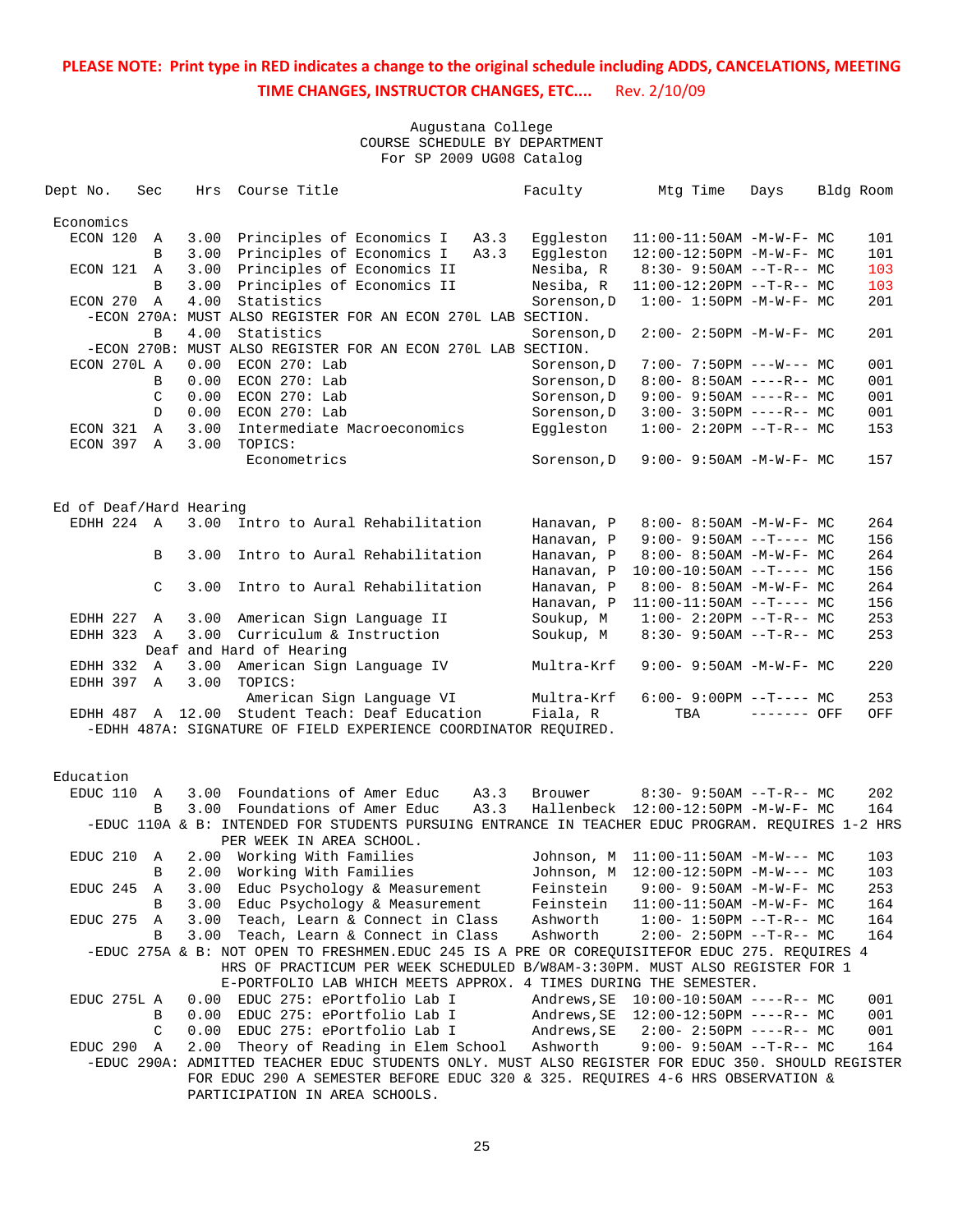Augustana College COURSE SCHEDULE BY DEPARTMENT For SP 2009 UG08 Catalog

| Dept No.            | Sec          | Hrs   | Course Title                                                                                                                                 | Faculty     | Mtg Time                            | Days         | Bldg Room |
|---------------------|--------------|-------|----------------------------------------------------------------------------------------------------------------------------------------------|-------------|-------------------------------------|--------------|-----------|
| EDUC 301 A          |              | 2.00  | Methods of Teach Elem&MS Science<br>-EDUC 301A: REOUIRES OBSERVATION AND TEACHING IN ELEM SCHOOLS.                                           | Olness, V   | 2:00- 3:30PM -M-W--- GSC            |              | 163       |
| EDUC 310            | D            | 3.00  | Sec School Methods-ENGLISH                                                                                                                   | Gohl, J     | $6:00 - 9:00PM$ ---W--- HUM         |              | 106       |
|                     | $\mathbf F$  | 3.00  | Sec School Methods-MATHEMATICS                                                                                                               | Smith, Jay  | 8:00- 8:50AM -M-W-F- GSC            |              | 31        |
|                     | H            | 3.00  | Sec School Methods-SCIENCE                                                                                                                   | Olness, V   | $1:00-2:00PM$ --T---- GSC           |              | 163       |
|                     |              |       |                                                                                                                                              |             | 10:30-12:00PM ----R-- GSC           |              | 163       |
|                     |              |       | -EDUC 310D, F & H: ADMITTED TEACHER EDUC STUDENTS ONLY.                                                                                      |             |                                     |              |           |
| EDUC 320 A          |              |       | 3.00 Children's Lit & Language Arts                                                                                                          | Wenger, L   | 8:00- 8:50AM -M-W-F- MC             |              | 164       |
|                     |              |       | -EDUC 320A: ADMITTED TEACHER EDUC STUDENTS ONLY. MUST ALSO REGISTER FOR EDUC 325. SHOULD PLAN TO<br>SPEND 2 HRS IN FIELD 1 MORNING PER WEEK. |             |                                     |              |           |
| EDUC 325 A          |              |       | 3.00 Teach of Read in Elem & Mid Sch                                                                                                         | Wenger, L   | $9:00 - 9:50AM - M - W - F - MC$    |              | 164       |
|                     |              |       | -EDUC 325A: ADMITTED TEACHER EDUC STUDENTS ONLY. MUST ALSO REGISTER FOR EDUC 320. SHOULD PLAN TO<br>SPEND 2 HRS IN FIELD 1 MORNING PER WEEK. |             |                                     |              |           |
| EDUC 335 A          |              | 3.00  | Literacy in the Content Area<br>-EDUC 335A: ADMITTED TEACHER EDUCSTUDENTS ONLY.                                                              | Brouwer     | $11:00-12:20PM$ --T-R-- MC          |              | 264       |
| EDUC 345 A          |              | 3.00  | Adolescent Development<br>A1.2<br>-EDUC 345A: ADMITTED TEACHER EDUC STUDENTS ONLY.                                                           | Feinstein   | $1:00 - 1:50PM - M - W - F - MC$    |              | 164       |
| EDUC 350 A          |              | 2.00  | Teach Soc StElem&MidSch<br>A2.1B                                                                                                             | Ashworth    | $11:00-11:50AM$ --T-R-- MC          |              | 164       |
|                     |              |       | -EDUC 350A: ADMITTED TEACHER EDUC STUDENTS ONLY. MUST ALSO REGISTER FOR EDUC 290. SHOULD REGISTER                                            |             |                                     |              |           |
|                     |              |       | FOR EDUC 350 A SEMESTER BEFORE EDUC 320 & 325. (Does satisfy A2.1B)                                                                          |             |                                     |              |           |
| EDUC 355            | A            | 3.00  | Human Relations in Education                                                                                                                 |             | Johnson, M 11:00-12:20PM --T-R-- MC |              | 153       |
| EDUC 470            | A            | 12.00 | Student Teach: All Grades                                                                                                                    | Fiala, R    | TBA                                 | ------- OFF  | OFF       |
| EDUC 471            | $\mathbb A$  | 12.00 | Student Teach: Middle School                                                                                                                 | Fiala, R    | TBA                                 | $-----$ OFF  | OFF       |
| EDUC 472            | $\mathbf{A}$ | 12.00 | Student Teach: Elementary                                                                                                                    | Fiala, R    | TBA                                 | $-----$ OFF  | OFF       |
| EDUC 473            | A            | 12.00 | Student Teach: Kindergarten                                                                                                                  | Fiala, R    | TBA                                 | ------- OFF  | OFF       |
| EDUC 474            | $\mathbb A$  | 12.00 | Student Teach: Secondary                                                                                                                     | Fiala, R    | TBA                                 | $------$ OFF | OFF       |
|                     |              |       | -EDUC 470A, 471A, 472A, 474A: SIGNATURE OF FIELD EXPERIENCE COORDINATOR REQUIRED.                                                            |             |                                     |              |           |
|                     |              |       |                                                                                                                                              |             |                                     |              |           |
| English<br>ENGL 110 | Α            |       | A2.1<br>4.00 First-Year Composition                                                                                                          | Gohl, J     | $8:00 - 9:50AM -T-R-- HUM$          |              | 202       |
|                     | B            | 4.00  | First-Year Composition<br>A2.1                                                                                                               | Harris, Mit | $8:40 - 9:50AM - M - W - F - HUM$   |              | 302       |
|                     | C            | 4.00  | First-Year Composition<br>A2.1                                                                                                               | Jackson, C  | 9:00- 9:50AM -MT-RF- HUM            |              | 103       |
|                     | D            | 4.00  | First-Year Composition<br>A2.1                                                                                                               | Dickinson   | 10:40-11:50AM -M-W-F- HUM           |              | 102       |
|                     | E            | 4.00  | First-Year Composition<br>A2.1                                                                                                               | Ferrell, S  | 11:00-11:50AM -MT-RF- HUM           |              | 103       |
| ENGL 115            | Α            | 3.00  | News Reporting & Writing<br>A2.1B                                                                                                            | Blank-Libr  | 12:00-12:50PM -M-W-F- HUM           |              | 302       |
| ENGL 200            | Α            | 3.00  | Literary Experience A2.1B & A3.5                                                                                                             | Looney, S   | $8:30 - 9:50AM -T-R-- HUM$          |              | 226       |
|                     | B            | 3.00  | Literary Experience A2.1B & A3.5                                                                                                             | Ferrell, S  | $9:00 - 9:50AM - M - W - F - HUM$   |              | 121       |
|                     | C            | 3.00  | Literary Experience A2.1B & A3.5                                                                                                             | Gohl, J     | $11:00-12:20PM$ --T-R-- HUM         |              | 226       |
|                     | CV           | 3.00  | Literary Experience A2.1B & A3.5                                                                                                             | Blank-Libr  | $1:00 - 1:50PM -M -W -F - HUM$      |              | 201       |
|                     |              |       | -ENGL 200CV: CIVITAS SECTION. OPEN TO NON-CIVITAS STUDENTS ON A SPACE AVAILABLE BASIS.                                                       |             |                                     |              |           |
|                     | D            | 3.00  | Literary Experience A2.1B & A3.5                                                                                                             | Harris,Mit  | 11:00-11:50AM -M-W-F- HUM           |              | 201       |
|                     | E            | 3.00  | Literary Experience A2.1B & A3.5                                                                                                             | Looney, S   | 12:00-12:50PM -M-W-F- HUM           |              | 102       |
|                     | F            | 3.00  | Literary Experience A2.1B & A3.5                                                                                                             | Jackson, C  | $1:00 - 1:50PM - M - W - F - HUM$   |              | 102       |
|                     | G            | 3.00  | Literary Experience A2.1B & A3.5                                                                                                             | Jackson, C  | 2:00- 2:50PM -M-W-F- HUM            |              | 102       |
| ENGL 215            | Α            | 3.00  | Newspaper Writing: Sports A2.1B                                                                                                              | Miller, J   | 2:00- 2:50PM -M-W-F- HUM            |              | 202       |
| ENGL 225            | Α            | 3.00  | World Literature I<br>A3.1A                                                                                                                  | Harris, Mit | $1:00 - 1:50PM - M - W - F - HUM$   |              | 301       |
| ENGL 240            | A            | 3.00  | Intro to American Literary Hist                                                                                                              | Rives, D    | 11:00-12:20PM --T-R-- HUM           |              | 202       |
| ENGL 305            | A            | 3.00  | Creative Writing: Poetry<br>A2.1B                                                                                                            | Hicks, P    | $6:00-9:00PM --T---HUM$             |              | 323       |
| ENGL 310            | Α            | 3.00  | Seminar in Later British Literat                                                                                                             | Hicks, P    | $1:00 - 2:20PM -T-R--HUM$           |              | 226       |
| ENGL 311            | A            | 3.00  | Advanced Composition<br>A2.1B                                                                                                                | Looney, S   | $1:00 - 1:50PM -M -W -F - HUM$      |              | 106       |
| ENGL 312            | A            | 3.00  | Writing for Magazines<br>A2.1B                                                                                                               | Blank-Libr  | 9:00- 9:50AM -M-W-F- HUM            |              | 123       |
| ENGL 330            | A            | 3.00  | Seminar in Later American Lit                                                                                                                | Rives, D    | 2:00- 2:50PM -M-W-F- HUM            |              | 106       |
| Exercise Science    |              |       |                                                                                                                                              |             |                                     |              |           |
|                     |              |       | EXSC 320 A 3.00 Physiology of Exercise                                                                                                       | Barkley, S  | $9:00-9:50AM -M-WRF-ELMN$           |              | 230       |

Lecture & Lab

26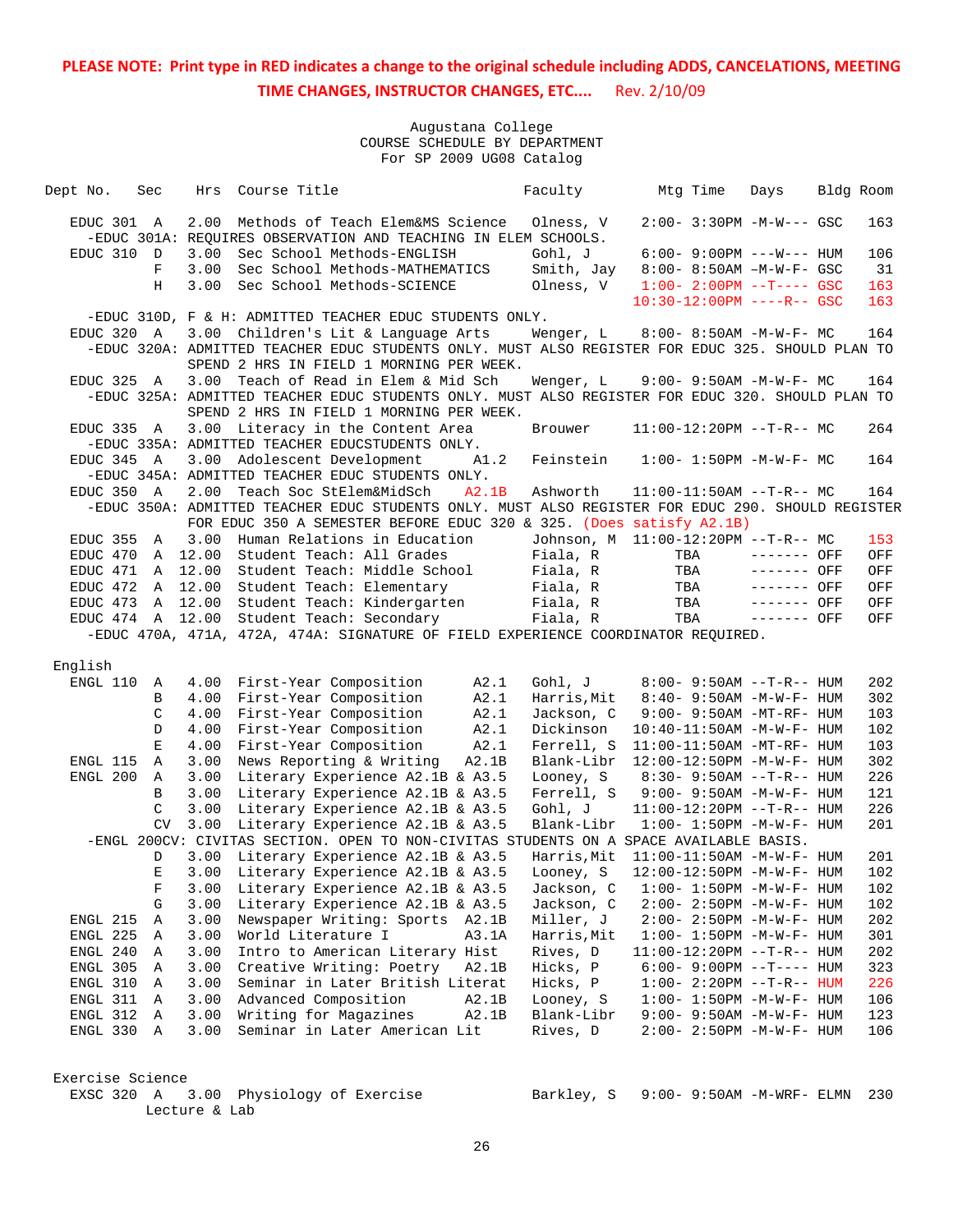| Dept No.                 | Sec |               | Hrs Course Title                                                                                                                     | Faculty                  | Mtg Time                                                     | Days        | Bldg Room |             |
|--------------------------|-----|---------------|--------------------------------------------------------------------------------------------------------------------------------------|--------------------------|--------------------------------------------------------------|-------------|-----------|-------------|
|                          |     |               | EXSC 323 A 2.00 Biomechanics                                                                                                         | Wendell, T<br>Wendell, T | $8:00 - 9:40AM$ --T---- ELMN<br>$8:00 - 8:50AM$ ----R-- ELMN |             |           | 230<br>230  |
|                          |     | Lecture & Lab |                                                                                                                                      |                          |                                                              |             |           |             |
|                          |     |               | EXSC 361 A 2.00 Fitness Prescrip & Progm Admin                                                                                       | Barkley, S               | $1:00 - 1:50PM -T-R-- ELMN$ 232                              |             |           |             |
|                          |     |               | EXSC 397 A 3.00 TOPICS:<br>Adv Topics in Perform Enhancemnt Chambers 11:00-11:50AM -M-W-F- ELMN 180                                  |                          |                                                              |             |           |             |
| FRENCH COURSES: See MDFL |     |               |                                                                                                                                      |                          |                                                              |             |           |             |
|                          |     |               |                                                                                                                                      |                          |                                                              |             |           |             |
| General Studies          |     |               |                                                                                                                                      |                          |                                                              |             |           | <b>SHRT</b> |
|                          |     |               | GENL 105F A 4.00 (UMAIE TRIP) WabiSabi-WstSideStry: Bennett, J TBA ------- OFF<br>Japan in Arts & Culture<br>A3.6                    |                          |                                                              |             |           |             |
| GENL 116 A               |     |               | -GENL 105F A: TRIP DATES: MAY 25 - JUNE 15. COURSE TRAVEL FEE: \$6595<br>1.00 Becoming a Master Student                              | Dickinson                | 5:30- 6:30PM -M--R-- HUM                                     |             |           | 102         |
|                          |     |               | -GENL 116A: MEETS FEB 5 THRU MAR 19.                                                                                                 |                          |                                                              |             |           |             |
| GENL 125 A               |     |               | 1.00 Distinguished Scholars                                                                                                          |                          |                                                              |             |           |             |
|                          |     |               | Tracing Roots Western Civilizatn O'Hara, D                                                                                           | Johnson, Jf              | TBA                                                          | ------- OFF |           | <b>SHRT</b> |
|                          |     |               | International Travel Experience                                                                                                      |                          |                                                              |             |           |             |
|                          |     |               | -GENL 125A: GRADED S/U BUT WILL COUNT TOWARDS 15 LTR GRADE HRS FOR SD OPPORTUNITY SCHOLARSHIP.<br>TENTATIVE TRIP DATES: MARCH 20-30. |                          |                                                              |             |           |             |
|                          |     |               | GENL 197 A 1.00 TOPICS:                                                                                                              |                          |                                                              |             |           |             |
|                          |     |               | Changing Identities                                                                                                                  | Hicks, P<br>Swart, W     | TBA                                                          | $-----$ OFF |           | <b>SHRT</b> |
|                          |     |               | -GENL 197A: TENTATIVE TRIP DATES: MAR 19-29.                                                                                         |                          |                                                              |             |           |             |
|                          | B   |               | 1.00 Americans in Paris: Lost Generatn                                                                                               | <b>CANCELLED</b>         |                                                              |             |           |             |
|                          |     |               | GENL 492 H 3.00 Senior Capstone:<br>A4.3                                                                                             |                          |                                                              |             |           |             |
|                          |     |               | Music Matters                                                                                                                        | Johnson, S               | $6:00-9:00PM -M--- - M$                                      |             |           | 202         |
|                          |     |               |                                                                                                                                      | Joyce, R                 |                                                              |             |           |             |
|                          | I.  |               | 3.00 Great Britain & Great War                                                                                                       | Sehested<br>Preston, M   | $2:00 - 5:00PM -M---HUM$                                     |             |           | 123         |
|                          |     |               |                                                                                                                                      | Hicks, P                 |                                                              |             |           |             |
|                          | J   |               | 3.00 Science Communication                                                                                                           | Nitz, M<br>Swets, D      | 5:30- 8:30PM --T---- HUM                                     |             |           | 123         |
|                          |     |               |                                                                                                                                      |                          |                                                              |             |           |             |
| Gender Studies           |     |               |                                                                                                                                      |                          |                                                              |             |           |             |
| GENS 260 A               |     |               | 3.00 Sociology of Gender                                                                                                             | Sehested                 | $12:00-12:50PM -M-W-F-MC$                                    |             |           | 102         |
|                          |     |               |                                                                                                                                      |                          |                                                              |             |           |             |
| Geography/Earth Science  |     |               |                                                                                                                                      |                          |                                                              |             |           |             |
| GEOG 120 A               |     | 3.00          | Intro to Human Geography<br>A3.3                                                                                                     | Barclay                  | $6:00-9:00PM$ --T---- MC                                     |             |           | 201         |
| GEOG 210 A               |     | 4.00          | Intro to Remote Sensing & GIS                                                                                                        | Gallo                    | $3:00 - 4:00PM -M-W---$ GSC                                  |             |           | 201         |
|                          |     |               |                                                                                                                                      | Meyer, D                 | $4:00 - 5:00PM -M-W--- GSC$                                  |             |           | 141         |
| GERMAN COURSES: See MDFL |     |               |                                                                                                                                      |                          |                                                              |             |           |             |
|                          |     |               |                                                                                                                                      |                          |                                                              |             |           |             |
| Gerontology              |     |               |                                                                                                                                      |                          |                                                              |             |           |             |
| GERO 289 A               |     |               | 1.00 Medical Terminology                                                                                                             | Rainboth                 | TBA                                                          | ------- OFF |           | ONLN        |
| GERO 289 B               |     |               | 1.00 Medical Terminology                                                                                                             | Herrmann, J              | <b>TBA</b>                                                   | ------- OFF |           | <b>ONLN</b> |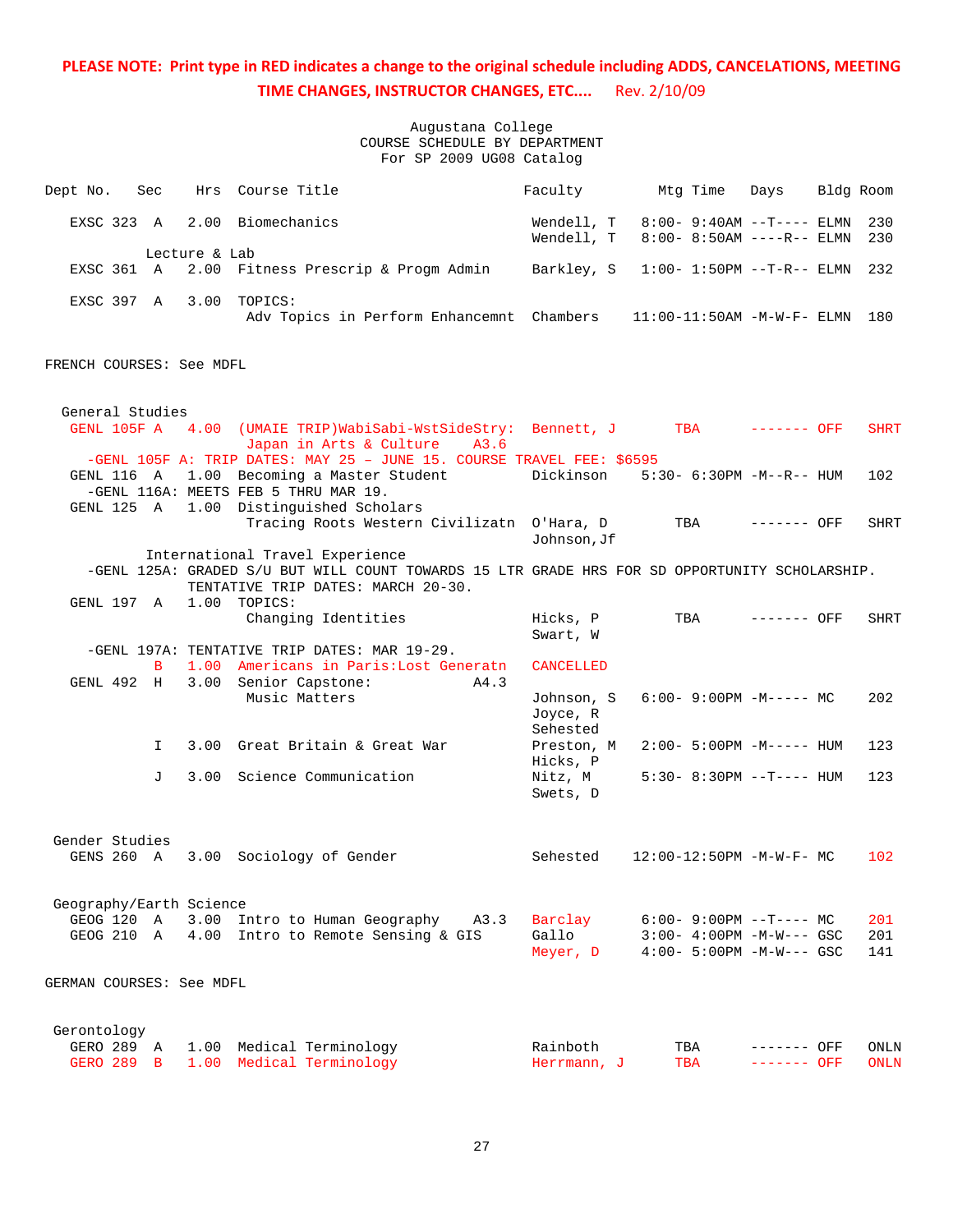Augustana College COURSE SCHEDULE BY DEPARTMENT For SP 2009 UG08 Catalog

| Dept No.                | Sec            | Hrs  | Course Title                     |               | Faculty             |     | Mtg Time | Days                             | Bldg Room |     |
|-------------------------|----------------|------|----------------------------------|---------------|---------------------|-----|----------|----------------------------------|-----------|-----|
| Government/Intl Affairs |                |      |                                  |               |                     |     |          |                                  |           |     |
| GOVT 100                | $\mathbf{A}$   | 1.00 | Current Events                   |               | Johnson,Jl          |     |          | $3:00 - 3:50PM$ ----R-- MC       |           | 201 |
|                         |                |      |                                  |               | Lerseth             |     |          |                                  |           |     |
|                         |                |      |                                  |               | Dndelinger          |     |          |                                  |           |     |
|                         |                |      |                                  |               | Schotten            |     |          |                                  |           |     |
|                         | $-GOVT 100A$ : |      | GRADED S/U BUT WILL COUNT IN     | -15<br>LETTER | <b>GRADED HOURS</b> |     |          | FOR SD OPPORTUNITY SCHOLARSHIP.  |           |     |
| GOVT 110                | A              | 3.00 | Intro to Government              | A3.3          | Johnson, Jl         |     |          | $11:00-12:20PM --T-R--MC$        |           | 201 |
|                         | B              | 3.00 | Intro to Government              | A3.3          | Schotten            |     |          | $12:00-12:50PM -M-W-F-MC$        |           | 202 |
| GOVT 120                | A              | 3.00 | Politics in a Diverse World A3.6 |               | Dndelinger          |     |          | $8:30 - 9:50AM -T-R--MC$         |           | 201 |
|                         | B              | 3.00 | Politics in a Diverse World A3.6 |               | Dndelinger          |     |          | $1:00 - 2:20PM -T-R--MC$         |           | 201 |
| GOVT 190                | A              | 3.00 | Humans in Conflict               | A1.2          | Lerseth             |     |          | $2:00 - 2:50PM -M-W-F - MC$      |           | 103 |
| GOVT 200                | A              | 3.00 | American Government              |               | Lerseth             |     |          | $8:00 - 8:50AM - M - W - F - MC$ |           | 103 |
| GOVT 210                | A              | 3.00 | Congress                         |               | Lerseth             |     |          | $1:00 - 1:50PM - M - W - F - MC$ |           | 103 |
| GOVT 290                | A              | 3.00 | Criminal Law                     |               | Schotten            |     |          | $2:00 - 2:50PM - M-W-F - MC$     |           | 264 |
| GOVT 305                | A              | 3.00 | Theories of American Democracy   |               | Johnson, Jl         |     |          | 12:00-12:50PM -M-W-F- MC         |           | 257 |
| GOVT 325                | A              | 3.00 | International Law                |               | Dndelinger          |     |          | $9:00 - 9:50AM - M - W - F - MC$ |           | 264 |
| GOVT 390                | A              | 2.00 | Research Seminar                 | A2.1B         | Johnson, Jl         | TBA |          |                                  |           |     |
| GOVT 391                | A              | 2.00 | Honors Seminar                   | A2.1B         | Johnson, Jl         | TBA |          |                                  |           |     |

GREEK COURSES: See CLAS

HEBREW COURSES: See CLAS

History

| HIST 110 | $\Delta$                                                                                       | 3.00 | Western Civilization I           | A3.1A | Johnson, Jf | $11:00-11:50AM$ $-M-W-F-$ GSC     | 207 |
|----------|------------------------------------------------------------------------------------------------|------|----------------------------------|-------|-------------|-----------------------------------|-----|
| HIST 111 | $\mathbb{A}$                                                                                   | 3.00 | Western Civilization II          | A3.1B | Gruseth, A  | $8:00 - 8:50AM - M - W - F - MC$  | 202 |
|          | B                                                                                              | 3.00 | Western Civilization II          | A3.1B | Mullin, M   | 9:00- 9:50AM -M-W-F- GSC          | 207 |
|          | $\mathcal{C}$                                                                                  | 3.00 | Western Civilization II          | A3.1B | Conover     | $11:00-11:50AM$ -M-W-F- MC        | 201 |
|          | D                                                                                              | 3.00 | Western Civilization II          | A3.1B | Conover     | 12:00-12:50PM -M-W-F- MC          | 201 |
|          | $\mathbf{E}% _{t}\left  \mathbf{1}\right\rangle =\mathbf{1}_{t}\left  \mathbf{1}\right\rangle$ | 3.00 | Western Civilization II          | A3.1B | Moore, A    | $1:00-1:50PM -M-W-F-MC$           | 202 |
|          | F                                                                                              | 3.00 | Western Civilization II          | A3.1B | Moore, A    | $2:00 - 2:50PM -M-W-F - MC$       | 202 |
| HIST 113 | $\Delta$                                                                                       | 3.00 | Art Hist II: Ren-20th Cent A3.1B |       | Twa, L      | $9:00 - 9:50AM - M - W - F - GSC$ | 100 |
| HIST 115 | $\mathbf{A}$                                                                                   | 3.00 | Western Civ. II (Honors)         | A3.1B | Dipple, G   | $11:00-12:20PM --T-R--CWS$        | 108 |
| HIST 121 | $\mathbf{A}$                                                                                   | 3.00 | American Exper. Since 1877       | A3.1B | Johnson,Jf  | $9:00 - 9:50AM - M - W - F - MC$  | 202 |
| HIST 251 | $\mathbb{A}$                                                                                   | 3.00 | Method & Phil of History         | A2.1B | Johnson,Jf  | $8:30 - 9:50AM -T-R--MC$          | 220 |
| HIST 297 | $\Delta$                                                                                       | 3.00 | TOPICS:                          |       |             |                                   |     |
|          |                                                                                                |      | Latin America from 1829 to 2020  |       | Conover     | $11:00-12:20PM --T-R--MC$         | 257 |
| HIST 305 | A                                                                                              | 3.00 | The Era of American Civil War    |       | Mullin, M   | $11:00-11:50AM$ -M-W-F- MC        | 153 |
| HIST 490 | $\mathbb{A}$                                                                                   | 3.00 | Senior Seminar                   | A2.1B | Dipple, G   | $1:00-2:20PM --T-R--MC$           | 220 |
| Health   |                                                                                                |      |                                  |       |             |                                   |     |
| HLTH 216 | $\mathsf{A}$                                                                                   | 2.00 | Stress Management                |       | Aldrich, M  | $9:00 - 9:50AM -T-R--ELMN$        | 241 |
| HLTH 222 | $\mathbf{A}$                                                                                   | 2.00 | Nutrition & Exercise             |       | Barkley, S  | $11:00-11:50AM$ $-M-W---$ ELMN    | 241 |
| HLTH 242 | $\mathbf{A}$                                                                                   | 2.00 | Personal Health                  |       | Bradford    | $12:00-12:50PM -M-W---$ ELMN      | 241 |
| HLTH 243 | A                                                                                              | 2.00 | Community Health                 |       | Hellman, T  | $2:00 - 2:50PM -M-W---$ ELMN      | 241 |

| International Studies |                                                            |                                    |     |
|-----------------------|------------------------------------------------------------|------------------------------------|-----|
|                       | INST 100 A 1.00 Intro to International Studies             |                                    | 264 |
|                       | INST 200 A 1.00 Living & Learning Abroad                   | Grinager.D 3:00-3:50PM ----R-- HUM | 302 |
|                       | -INST 200A: MEETS LAST 8 WKS OF SEMESTER: MAR 19 - MAY 14. |                                    |     |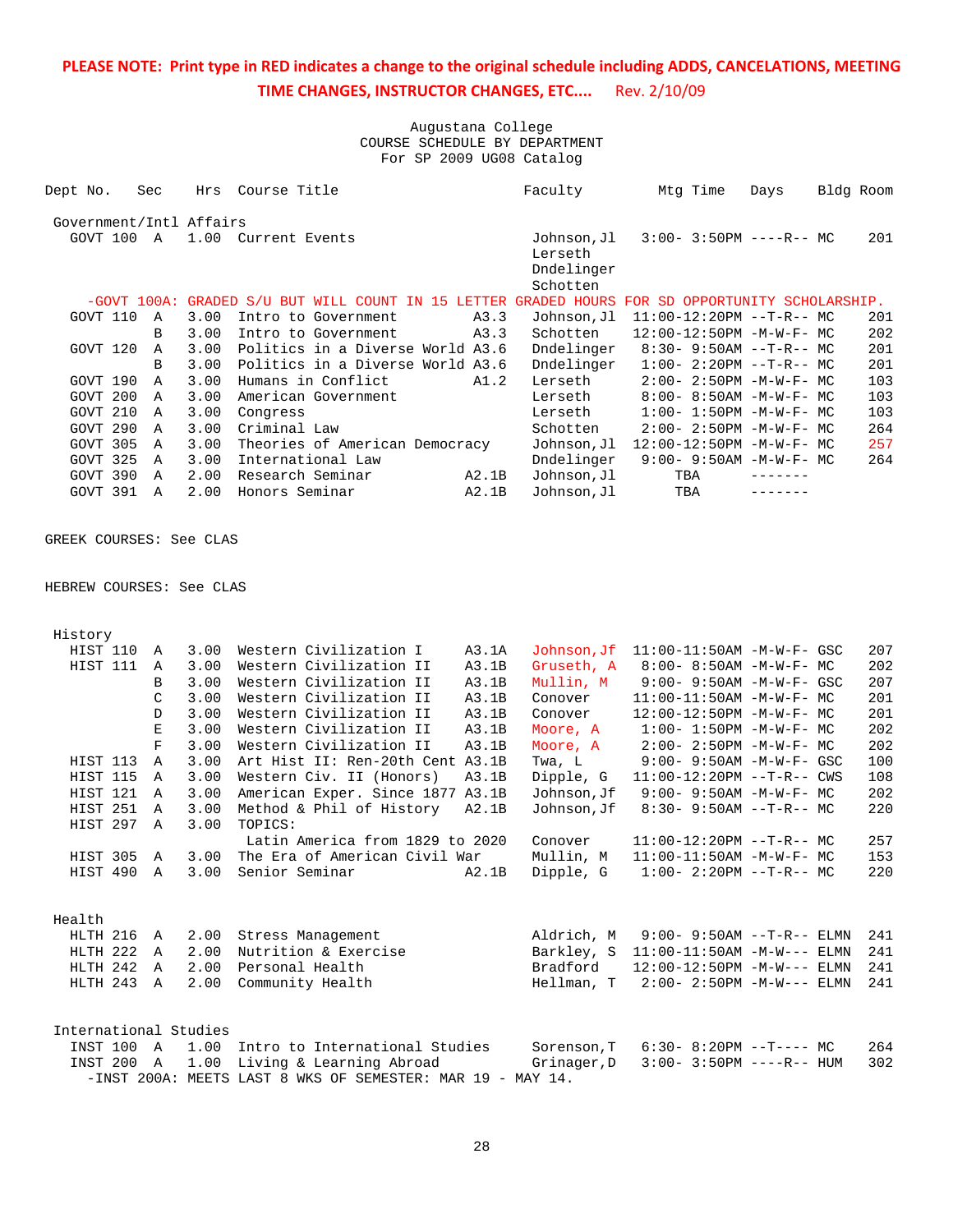| Dept No.<br>Sec            | Hrs              | Course Title                                                                                                          |              | Faculty                | Mtg Time                                             | Days        | Bldg Room |          |
|----------------------------|------------------|-----------------------------------------------------------------------------------------------------------------------|--------------|------------------------|------------------------------------------------------|-------------|-----------|----------|
| Sign Lang. Interpreting    |                  |                                                                                                                       |              |                        |                                                      |             |           |          |
| INTR 110<br>$\overline{A}$ | 2.00             | Visual/Gestural Communication                                                                                         |              | Multra-Krf             | $1:00 - 1:50PM -M-W--- MC$                           |             |           | 253      |
| INTR 301 A                 | 3.00             | Building Translation Skills                                                                                           |              | Dyce, M.               | $8:30-9:50AM --T-R--MC$                              |             |           | 255      |
|                            |                  | -INTR 301A: MUST REGISTER FOR 1 E-PORTFOLIO LAB WHICH MEETS APPROX. 4 TIMES THROUGHOUT SEMESTER<br>ON SCHEDULED DAYS. |              |                        |                                                      |             |           |          |
| INTR 301L A                | 0.00             | INTR 301: ePortfolio Lab I                                                                                            |              | Andrews, SE            | $10:00-10:50AM$ ----R-- MC                           |             |           | 001      |
| B                          | 0.00             | INTR 301: ePortfolio Lab I                                                                                            |              | Andrews, SE            | $12:00-12:50PM$ ----R-- MC                           |             |           | 001      |
| $\mathsf{C}$               | <b>CANCELLED</b> |                                                                                                                       |              |                        |                                                      |             |           |          |
| INTR 342<br>A              | 3.00             | Amer Sign Language to English I                                                                                       |              | Dyce, M.               | $10:40-11:50AM$ --T-R-- MC                           |             |           | 254      |
| INTR 343 A                 | 3.00             | English to Amer Sign Language I                                                                                       |              | Dyce, M.               | $10:40-11:50AM -M-W--- MC$                           |             |           | 254      |
| Journalism                 |                  |                                                                                                                       |              |                        |                                                      |             |           |          |
| <b>JOUR 095</b><br>A       | 1.00             | Journalism Participation                                                                                              |              |                        |                                                      |             |           |          |
|                            |                  | Mirror                                                                                                                |              | Miller, J              | TBA                                                  | ------- HUM |           | 222      |
| В                          | 1.00             | Edda                                                                                                                  |              | Blank-Libr             | TBA                                                  | ------- HUM |           | 221      |
| <b>JOUR 115</b><br>A       | 3.00             | News Reporting & Writing                                                                                              | A2.1B        | Blank-Libr             | 12:00-12:50PM -M-W-F- HUM                            |             |           | 302      |
| <b>JOUR 215</b><br>A       | 3.00             | Newspaper Writing: Sports                                                                                             | A2.1B        | Miller, J              | $2:00 - 2:50PM -M-W-F- HUM$                          |             |           | 202      |
| <b>JOUR 243</b><br>A       | 3.00             | Editorial Skills II: Layout& Desgn                                                                                    |              | Miller, J              | $11:00-12:20PM$ --T-R-- CVA                          |             |           | 181A     |
| JOUR 312 A                 | 3.00             | Writing For Magazines                                                                                                 | A2.1B        | Blank-Libr             | $9:00 - 9:50AM - M - W - F - HUM$                    |             |           | 123      |
| LATIN COURSES: See CLAS    |                  |                                                                                                                       |              |                        |                                                      |             |           |          |
| Mathematics                |                  |                                                                                                                       |              |                        |                                                      |             |           |          |
| MATH 110<br>A              | 3.00             | Structure of Mathematics                                                                                              |              | Smith, Jay             | $9:00 - 9:50AM - M - W - F - GSC$                    |             |           | 29       |
| MATH 113<br>A              | 3.00             | Methods of Teaching Elem Math                                                                                         |              | Wenger, L              | $6:00-9:00PM -M----- MC$                             |             |           | 164      |
|                            |                  | -MATH 113A: ADMITTED TEACHER EDUC STUDENTS ONLY.                                                                      |              |                        |                                                      |             |           |          |
| MATH 140<br>A              | 3.00             | Quantitative Reasoning                                                                                                | A2.3         | Knapp, E               | 9:00- 9:50AM -M-W-F- GSC                             |             |           | 21       |
| B                          | 3.00             | Quantitative Reasoning                                                                                                | A2.3         | Knapp, E               | $11:00-11:50AM$ -M-W-F- GSC                          |             |           | 21       |
| MATH 150<br>A              | 4.00             | Pre-Calculus                                                                                                          | A2.3         |                        | Sorenson, T 12:00-12:50PM -MTW-F- GSC                |             |           | 21       |
| B                          | 4.00             | Pre-Calculus                                                                                                          | A2.3         | Sorenson, T            | 2:00- 2:50PM -MTW-F- GSC                             |             |           | 21       |
| MATH 151<br>A              | 4.00             | Calculus I                                                                                                            | A2.3         | Gregg, M               | 12:00-12:50PM -MTW-F- GSC                            |             |           | 29       |
| B<br>MATH 152<br>Α         | 4.00<br>4.00     | Calculus I<br>Calculus II                                                                                             | A2.3<br>A2.3 | Gregg, M<br>Smith, Jay | $2:00-2:50PM -MTW-F-GSC$                             |             |           | 29<br>29 |
| B                          | 4.00             | Calculus II                                                                                                           | A2.3         | Smith, Jay             | 8:00- 8:50AM -MTW-F- GSC<br>$1:00-1:50PM -MTW-F-GSC$ |             |           | 21       |
| MATH 153<br>A              | 3.00             | Calculus III                                                                                                          | A2.3         | Knapp, E               | 8:00- 8:50AM -M-W-F- GSC                             |             |           | 21       |
| MATH 220<br>A              | 3.00             | Linear Algebra                                                                                                        |              | Gregg, M               | $1:00 - 1:50PM - M - W - F - GSC$                    |             |           | 29       |
| MATH 320<br>A              | 3.00             | Discrete Structures                                                                                                   |              | Shum, S                | $9:00 - 9:50AM - M - W - F - GSC$                    |             |           | 34       |
| MATH 345<br>A              | 3.00             | Topology                                                                                                              |              | Sorenson, T            | $8:30 - 9:50AM -T-R--$ GSC                           |             |           | 31       |
| MATH 490 A                 | 1.00             | Senior Seminar                                                                                                        |              | Knapp, E               | $6:00 - 8:00PM -T--- GSC$                            |             |           | 31       |
|                            |                  | -MATH 490A: MEETS 1ST HALF OF SEMESTER.                                                                               |              |                        |                                                      |             |           |          |
|                            |                  |                                                                                                                       |              |                        |                                                      |             |           |          |
| Modern Foreign Languages   |                  |                                                                                                                       |              |                        |                                                      |             |           |          |
| MDFL 121<br>A              | 3.00             | Intro to French II                                                                                                    | A3.4         | Thompsen               | 8:00- 8:50AM -M-W-F- HUM                             |             |           | 320      |
| B                          | 3.00             | Intro to French II                                                                                                    | A3.4         | Fish, S                | 9:00- 9:50AM -M-W-F- HUM                             |             |           | 320      |
| MDFL 131<br>Α              | 3.00             | Intro to German II                                                                                                    | A3.4         | Lhotzky, M             | 12:00-12:50PM -M-W-F- HUM                            |             |           | 231      |
| B                          | 3.00             | Intro to German II                                                                                                    | A3.4         | Lhotzky, M             | $1:00 - 1:50PM -M-W-F - HUM$                         |             |           | 226      |
| MDFL 181<br>Α              | 3.00             | Intro to Spanish II                                                                                                   | A3.4         | Vivancos               | 12:00-12:50PM -M-W-F- HUM                            |             |           | 301      |
| B                          | 3.00             | Intro to Spanish II                                                                                                   | A3.4         | Herman, E              | $8:30 - 9:50AM -T-R-- HUM$                           |             |           | 302      |
| C                          | 3.00             | Intro to Spanish II                                                                                                   | A3.4         | Vivancos               | $1:00 - 2:20PM -T-R--HUM$                            |             |           | 302      |
| D                          | 3.00             | Intro to Spanish II                                                                                                   | A3.4         | Herman, E              | $1:00 - 2:20PM -T-R-- HUM$                           |             |           | 121      |
| MDFL 194<br>$\overline{A}$ | 3.00             | TOPICS in MDFL:<br>Politics in a Diverse World A3.6                                                                   |              | Dndelinger             | $8:30 - 9:50AM -T-R-- MC$                            |             |           | 201      |
| В                          | 3.00             | Politics in a Diverse World A3.6                                                                                      |              | Dndelinger             | $1:00-2:20PM -T-R--MC$                               |             |           | 201      |
|                            |                  |                                                                                                                       |              |                        |                                                      |             |           |          |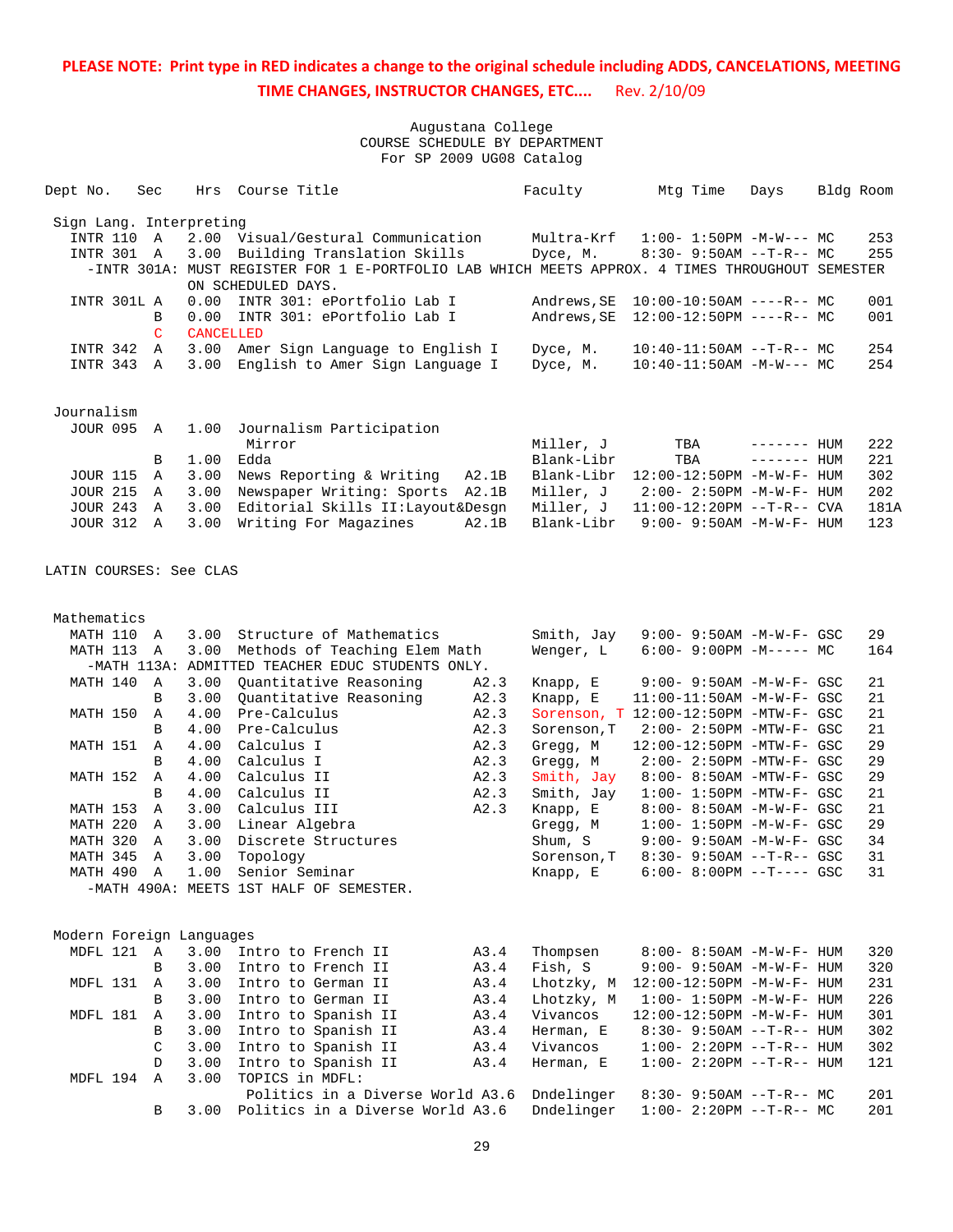| Dept No.            | Sec           | Hrs  | Course Title                                                 | Faculty     | Mtg Time                                                    | Days         | Bldg Room |                 |
|---------------------|---------------|------|--------------------------------------------------------------|-------------|-------------------------------------------------------------|--------------|-----------|-----------------|
| MDFL 221            | A             | 4.00 | Intermediate French II                                       | Fish, S     | $2:00 - 2:50PM - MTWR - - HUM$                              |              |           | 320             |
| MDFL 231            | Α             | 4.00 | Intermediate German II                                       | Lhotzky, S  | $2:00-2:50PM -MTW-F-HUM$                                    |              |           | 231             |
| MDFL 281            | Α             | 4.00 | Intermediate Spanish II                                      | Ogdie, S    | 8:00- 8:50AM -MTW-F- HUM                                    |              |           | 301             |
|                     | B             | 4.00 | Intermediate Spanish II                                      | Ogdie, S    | $9:00 - 9:50AM - MTW-F - HUM$                               |              |           | 231             |
| MDFL 294            | Α             | 3.00 | TOPICS in MDFL:                                              |             |                                                             |              |           |                 |
| MDFL 297            | A             | 3.00 | Language and Culture<br>TOPICS:                              |             | Bstr-Jns, $J = 10:40-12:00PM -T-R--HUM$                     |              |           | 231             |
| MDFL 327            | Α             | 4.00 | Span for Hlth Care Professionals Ogdie, S<br>French Seminar: |             | $11:00-11:50AM$ -M-W-F- HUM                                 |              |           | 231             |
|                     |               |      | 17th Century French Theater                                  | Fish, S     | 10:40-11:50AM -M-W-F- HUM                                   |              |           | 323             |
| MDFL 333            | Α             | 3.00 | History of German Lit I<br>A3.5                              | Lhotzky, S  | $1:00 - 1:50PM - M - W - F - HUM$                           |              |           | 231             |
| MDFL 382            | Α             | 4.00 | Spanish Conv & Comp II<br>A2.1B                              | Vivancos    | 11:00-12:50PM --T-R-- HUM                                   |              |           | 302             |
| MDFL 384            | Α             | 3.00 | History of Lit of Spain II<br>Α                              | Herman, E   | 11:00-12:20PM --T-R-- HUM                                   |              |           | 321             |
| MDFL 400            | Α             | 1.00 | Senior Project                                               | Fish, S     | TBA                                                         |              |           |                 |
|                     | B             | 1.00 | Senior Project                                               | Lhotzky, S  | TBA                                                         | -------      |           |                 |
|                     | C             | 1.00 | Senior Project                                               | Vivancos    | TBA                                                         | -------      |           |                 |
|                     | D             | 1.00 | Senior Project                                               | Herman, E   | TBA                                                         |              |           |                 |
|                     | Ε             | 1.00 | Senior Project                                               | Ogdie, S    | TBA                                                         | -------      |           |                 |
| Music<br>MUSI 095 A |               | 1.00 | Music Ensemble:                                              |             |                                                             |              |           |                 |
|                     |               |      | Augustana Choir                                              | Johnson, J  | 3:55- 5:10PM -MTWR-- HUM                                    |              |           | 173             |
|                     | B             | 1.00 | Collegiate Chorale                                           | Koch, C     | 12:00-12:50PM -M-W-F- HUM                                   |              |           | 173             |
|                     | D             | 1.00 | Angelus                                                      | Carter, J   | $3:00 - 3:50PM - MTW---$ HUM                                |              |           | 173             |
|                     | Е             | 1.00 | Augustana Band                                               | Ammann, B   | $4:00 - 5:30PM -M-WR-- HUM$                                 |              |           | 168             |
|                     | $\mathbf F$   | 1.00 | College/Community Band                                       | Schilf, P   | $7:00 - 9:30PM$ ----R-- HUM                                 |              |           | 168             |
|                     | L             | 1.00 | Augustana Orchestra                                          | Stanichar   | $11:00-12:20PM -T-R--HUM$                                   |              |           | 168             |
|                     |               |      |                                                              | Stanichar   | $6:30 - 8:30PM$ U------ HUM                                 |              |           | 168             |
| MUSI 096 A          |               | 1.00 | Chamber Music:                                               |             |                                                             |              |           |                 |
|                     |               |      | Opera Theatre Workshop                                       | Grevlos, L  | $3:00 - 3:50PM -M-----$ HUM                                 |              |           | 121             |
|                     |               |      |                                                              | Grevlos, L  | $3:00-4:50PM$ -----F- HUM                                   |              |           | 178             |
|                     | B             | 1.00 | Brass Quintet                                                | Bogenrief   | TBA                                                         | $------$ HUM |           | 10 <sup>°</sup> |
|                     | C             | 1.00 | Saxophone Quartet                                            | Ammann, B   | TBA                                                         | $------$ HUM |           | 134             |
|                     | D             | 1.00 | Chamber Strings                                              | Melik-Step  | TBA                                                         | $------$ HUM |           | 152             |
|                     | Е             | 1.00 | Clarinet                                                     | Larson, A   | TBA                                                         | $------$ HUM |           | 155             |
|                     | $\mathbf F$   | 1.00 | Flute Choir                                                  | Anderson, E | $3:00 - 3:50PM -M---$ HUM                                   |              |           | 178             |
|                     | $\mathbf I$   | 1.00 | Percussion Ensemble                                          | Pennington  | $6:30-7:30PM$ ---W--- HUM                                   |              |           | 168             |
|                     | Κ             | 1.00 | Trombone Choir                                               | Shoemaker   | $3:00-3:50PM --T--- HUM$                                    |              |           | 178             |
|                     | L             | 1.00 | String Quartet                                               | Hufnagle    | TBA                                                         | $------$ HUM |           | 50              |
|                     | М             | 1.00 | Jazz Lab                                                     | Schilf, P   | $6:30 - 7:20PM -M-----$ HUM                                 |              |           | 168             |
|                     | N             | 1.00 | Northlanders Jazz Combo                                      | Isackson, M | 8:15- 9:30PM -M----- HUM                                    |              |           | 168             |
|                     | $\mathsf O$   | 1.00 | Accompanying Lab                                             | Reid, D     | TBA                                                         | TBA          | HUM       |                 |
| MUSI 097            | Α             | 1.00 | Chamber Music Ensemble:<br>Chamber Choir                     | Johnson, J  | $5:15- 6:15PM -M-W--- HUM$                                  |              |           | 173             |
|                     | B             | 1.00 | Brass Choir                                                  | Schilf, P   | $3:00 - 3:50PM -M-W---$ HUM                                 |              |           | 168             |
|                     | $\mathcal{C}$ | 1.00 | Northlanders Jazz Band                                       | Schilf, P   | $5:30-6:20PM -M--- HUM$                                     |              |           | 178             |
|                     |               |      |                                                              |             | $4:00-4:50PM --T--- HUM$                                    |              |           | 178             |
| MUSI 110            | Α             | 3.00 | The Understanding of Music A3.5B                             | Johnson, S  | $11:00-11:50AM$ -M-W-F- HUM                                 |              |           | 121             |
| MUSI 111            | Α             | 3.00 | History of Jazz<br>A3.5B                                     | Joyce, R    | 12:00-12:50PM -M-W-F- HUM                                   |              |           | 121             |
| MUSI 121            | A             | 2.00 | Music Theory II:                                             | Pennington  | $1:00 - 1:50PM - M - W - F - HUM$                           |              |           | 121             |
|                     |               |      | Melodic Struct & Diatonic Harm                               |             |                                                             |              |           |                 |
|                     | B             | 2.00 | Music Theory II:                                             | Pennington  | 2:00- 2:50PM -M-W-F- HUM                                    |              |           | 121             |
| MUSI 121L A         |               | 1.00 | Aural Skills II                                              | Stanichar   |                                                             |              |           |                 |
|                     | B             | 1.00 | Aural Skills II                                              | Stanichar   | $1:00 - 1:50PM -T-R-- HUM$                                  |              |           | 145<br>145      |
|                     | Α             | 1.00 | Interm Class Piano: Music Majors                             | Harbaugh, C | $2:00 - 2:50PM -T-R-- HUM$                                  |              |           |                 |
| MUSI 153            | В             | 1.00 | Interm Class Piano: Music Majors                             | Harbaugh, C | $8:00 - 8:50AM - M-W---$ HUM<br>$8:00 - 8:50AM$ --T-R-- HUM |              |           | 146<br>146      |
|                     |               |      |                                                              |             |                                                             |              |           |                 |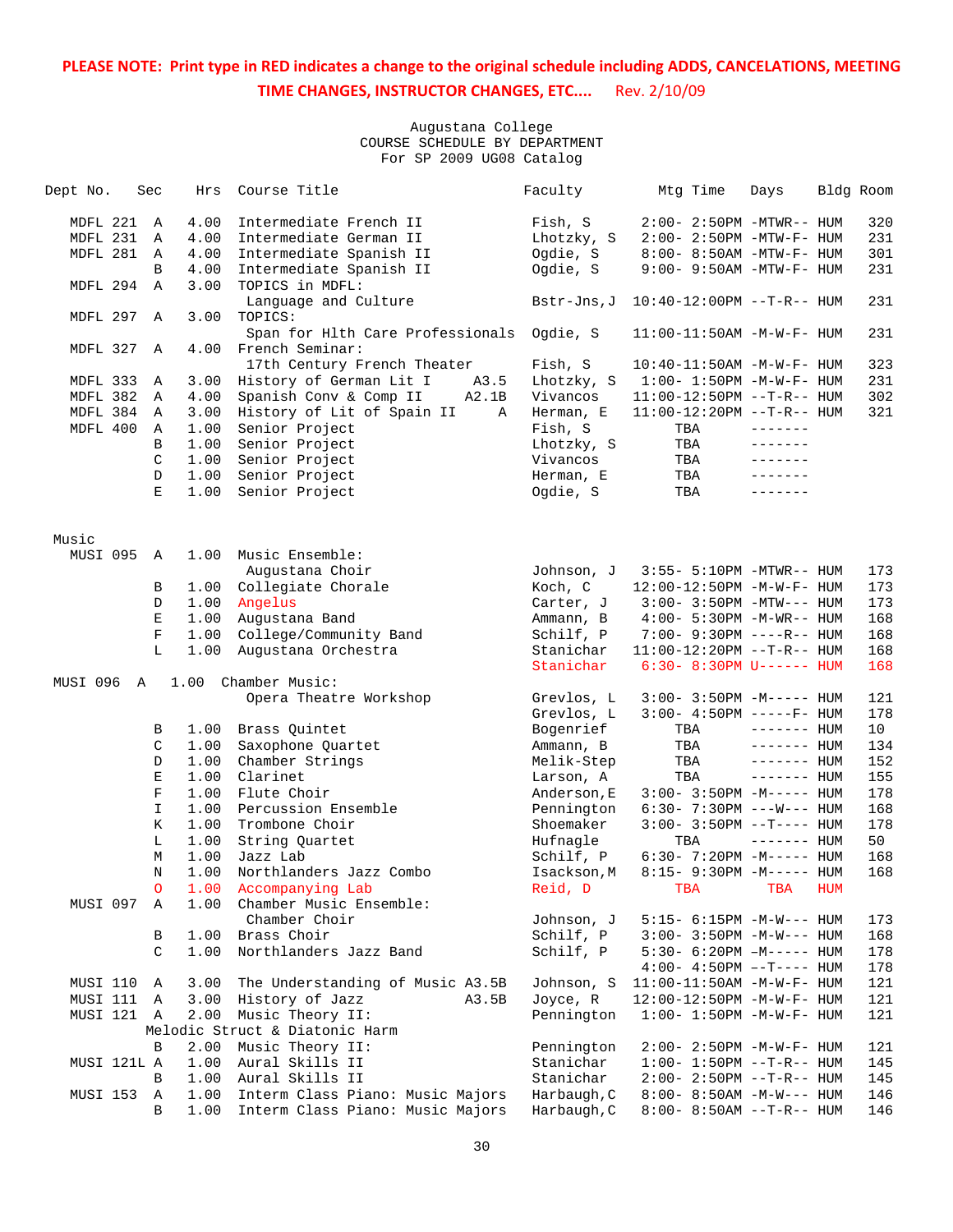| Dept No.        | Sec         | Hrs  | Course Title                                   | Faculty     | Mtg Time | Days               | Bldg Room       |
|-----------------|-------------|------|------------------------------------------------|-------------|----------|--------------------|-----------------|
| MUSI 161        | A           | 1.00 |                                                |             |          |                    |                 |
|                 |             |      | Private Instruction: Strings<br>Violin-30 min. | Zamora, C   | TBA      | ------- HUM        | 11              |
|                 | AΜ          | 1.00 | Violin-50 min.                                 | Zamora, C   | TBA      | ------- HUM        | 11              |
|                 | B           | 1.00 | Viola-30 min.                                  | Chiang, I   | TBA      | ------- HUM        | 11              |
|                 | <b>BM</b>   | 1.00 | Viola-50 min.                                  | Chiang, I   | TBA      | ------- HUM        | 11              |
|                 | C           | 1.00 | Violoncello-30 min.                            | Hufnagle    | TBA      | ------- HUM        | 24              |
|                 | CM          | 1.00 | Violoncello-50 min.                            | Hufnagle    | TBA      | ------- HUM        | 24              |
|                 | D           | 1.00 | Bass-30 min.                                   | Chiarello   | TBA      | ------- HUM        | 5               |
|                 | DM          | 1.00 | Bass-50 min.                                   | Chiarello   | TBA      | ------- HUM        | 5               |
|                 | Е           | 1.00 | Guitar                                         | Gunderson   | TBA      | ------- HUM        | 34              |
|                 | $\mathbf F$ | 1.00 | Harp-30 min.                                   | Vorhes, A   | TBA      | ------- HUM        | 151             |
|                 | FM          | 1.00 | Harp-50 min.                                   | Vorhes, A   | TBA      | ------- HUM        | 151             |
| MUSI 161A A     |             | 1.00 | Private Instruction: Strings                   |             |          |                    |                 |
|                 |             |      | Violin-30 min.                                 | Lutow, J    | TBA      | ------- HUM        | 24              |
|                 | AΜ          | 1.00 | Violin-50 min.                                 | Lutow, J    | TBA      | ------- HUM        | 24              |
|                 | C           | 1.00 | Violoncello-30 min.                            | Melik-Step  | TBA      | ------- HUM        | 152             |
|                 | <b>CM</b>   | 1.00 | Violoncello-50 min.                            | Melik-Step  | TBA      | ------- HUM        | 152             |
| <b>MUSI 162</b> | Α           | 1.00 | Private Instruction: Woodwinds                 |             |          |                    |                 |
|                 |             |      | Flute-30 min.                                  | Masek, P    | TBA      | ------- HUM        | 154             |
|                 | AΜ          | 1.00 | Flute-50 min.                                  | Masek, P    | TBA      | ------- HUM        | 154             |
|                 | B           | 1.00 | Oboe-30 min.                                   | Schempp, M  | TBA      | ------- HUM        | 157             |
|                 | BM          | 1.00 | Oboe-50 min.                                   | Schempp, M  | TBA      | ------- HUM        | 157             |
|                 | C           | 1.00 | Clarinet-30 min.                               | Hill, C     | TBA      | ------- HUM        | 155             |
|                 |             |      |                                                | Larson, A   |          |                    |                 |
|                 | <b>CM</b>   | 1.00 | Clarinet-50 min                                | Hill, C     | TBA      | ------- HUM        | 155             |
|                 |             |      |                                                | Larson, A   |          |                    |                 |
|                 | D           | 1.00 | Bassoon-30 min.                                | Tomkins,J   | TBA      | ------- HUM        | 157             |
|                 | DM          | 1.00 | Bassoon-50 min.                                | Tomkins,J   | TBA      | ------- <b>HUM</b> | 157             |
|                 | Е           | 1.00 | Saxophone-30 min.                              | Ammann, B   | TBA      | ------- HUM        | 134             |
|                 | EM          | 1.00 | Saxophone-50 min.                              | Ammann, B   | TBA      | ------- HUM        | 134             |
| MUSI 163        | Α           | 1.00 | Private Instruction: Brass Winds               |             |          |                    |                 |
|                 |             |      | Horn-30 min.                                   | McDowell,R  | TBA      | ------- HUM        | 7               |
|                 | AΜ          | 1.00 | Horn-50 min.                                   | McDowell, R | TBA      | ------- HUM        | $7\phantom{.0}$ |
|                 | B           | 1.00 | Trumpet-30 min.                                | Bogenrief   | TBA      | ------- HUM        | 10              |
|                 | BM          | 1.00 | Trumpet-50 min.                                | Bogenrief   | TBA      | ------- HUM        | 10              |
|                 | C           | 1.00 | Trombone-30 min.                               | Shoemaker   | TBA      | ------- HUM        | 149             |
|                 | <b>CM</b>   | 1.00 | Trombone-50 min.                               | Shoemaker   | TBA      | ------- HUM        | 149             |
|                 | D           | 1.00 | Euphonium-30 min                               | Shoemaker   | TBA      | ------- <b>HUM</b> | 149             |
|                 | DM          | 1.00 | Euphonium-50 min.                              | Shoemaker   | TBA      | ------- HUM        | 149             |
|                 | Е           | 1.00 | Tuba-30 min.                                   | Andersen, M | TBA      | ------- HUM        | 4               |
|                 | EM          | 1.00 | Tuba-50 min.                                   | Andersen,M  | TBA      | ------- HUM        | 4               |
| MUSI 164 A      |             | 1.00 | Private Instruction: Percussion                |             |          |                    |                 |
|                 |             |      | Percussion-30 min.                             | Pennington  | TBA      | ------- HUM        | 144             |
|                 | AΜ          | 1.00 | Percussion-50 min.                             | Pennington  | TBA      | ------- HUM        | 144             |
| <b>MUSI 165</b> | Α           | 1.00 | Private Instruction: Piano                     |             |          |                    |                 |
|                 |             |      | Piano-30 min.                                  | Andrews, R  | TBA      | ------- HUM        | 160             |
|                 |             |      |                                                | Harbaugh, C | TBA      | ------- HUM        | 159             |
|                 |             |      |                                                | Steen, S    | TBA      | ------- HUM        | 158             |
|                 |             |      |                                                | Krueger, A  |          |                    |                 |
|                 | AΜ          | 1.00 | Piano-50 min.                                  | Andrews, R  | TBA      | $------$ HUM       | 160             |
|                 |             |      |                                                | Harbaugh, C | TBA      | $------$ HUM       | 159             |
|                 |             |      |                                                | Steen, S    | TBA      | ------- HUM        | 158             |
|                 |             |      |                                                | Krueger, A  |          |                    |                 |
|                 | В           | 1.00 | Piano-30 min.                                  | Andrews, R  | TBA      | ------- HUM        | 160             |
|                 | BM          | 1.00 | Piano-50 min.<br>$\overline{\mathbf{u}}$       | Andrews, R  | TBA      | ------- HUM        | 160             |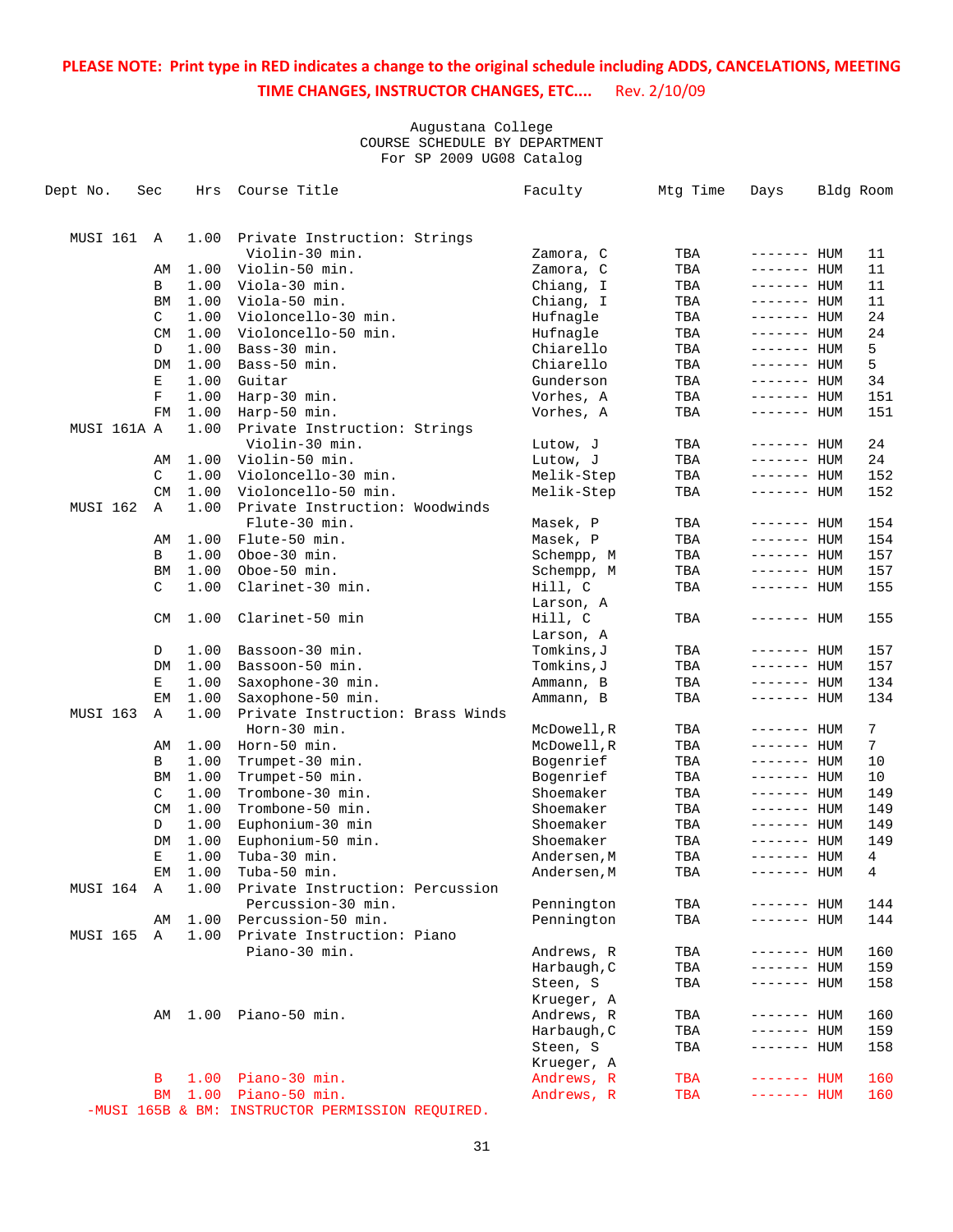| Dept No.                | Sec         | Hrs  | Course Title                                                | Faculty    | Mtg Time                          | Days          | Bldg Room |
|-------------------------|-------------|------|-------------------------------------------------------------|------------|-----------------------------------|---------------|-----------|
|                         |             |      |                                                             |            |                                   |               |           |
|                         |             |      |                                                             |            |                                   |               |           |
| MUSI 166 A              |             |      | 1.00 Private Instruction: Keyboard                          |            |                                   |               |           |
|                         |             |      | Organ-30 min.                                               | Schempp, M | TBA                               |               |           |
|                         | ΑМ          |      | $1.00$ Organ-50 min.                                        | Schempp, M | TBA                               | - - - - - - - |           |
|                         | В           |      | Harpsichord-30 min.                                         | Schempp, M | TBA                               | - - - - - - - |           |
|                         | BM          |      | 1.00 Harpsichord-50 min.<br>1.00 Private Instruction: Voice | Schempp, M | TBA                               |               |           |
| MUSI 167                | A           |      | Voice-30 min.                                               | Staff      | TBA                               |               |           |
|                         | AM          |      | 1.00 Voice-50 min.                                          | Staff      | TBA                               | -------       |           |
|                         | В           |      | $1.00$ Voice-30 min.                                        | Grevlos, L | TBA                               | ------- HUM   | 139       |
|                         | ΒM          |      | 1.00 Voice-50 min.                                          | Grevlos, L | TBA                               | ------- HUM   | 139       |
|                         | C           |      | 1.00 Voice-30 min.                                          | Koch, C    | TBA                               | ------- HUM   | 140       |
|                         |             |      | CM 1.00 Voice-50 min.                                       | Koch, C    | TBA                               | ------- HUM   | 140       |
|                         | D           |      | 1.00 Voice-30 min.                                          | Schreck, J | TBA                               | $------$ HUM  | 153       |
|                         | DM          | 1.00 | Voice-50 min.                                               | Schreck, J | TBA                               | ------- HUM   | 153       |
|                         | Е           |      | 1.00 Voice-30 min.                                          | Carter, J  | TBA                               | $------$ HUM  | 150       |
|                         | EM          | 1.00 | Voice-50 min.                                               | Carter, J  | TBA                               | $------$ HUM  | 150       |
|                         | F           | 1.00 | Voice-30 min.                                               | Shomper, N | TBA                               | ------- HUM   | 140       |
|                         | FM          |      | 1.00 Voice-50 min.                                          | Shomper, N | TBA                               | $------$ HUM  | 140       |
|                         | G           | 1.00 | Voice-30 min.                                               | Barnard, M | TBA                               | ------- HUM   | 153       |
|                         | GM          | 1.00 | Voice-50 min.                                               | Barnard, M | TBA                               | $------$ HUM  | 153       |
|                         | Н           | 1.00 | Voice-30 min.                                               | Lodine, E. | TBA                               | $------$ HUM  | 150       |
|                         | HM          | 1.00 | Voice-50 min.                                               | Lodine, E. | TBA                               | $------$ HUM  | 150       |
| MUSI 212                | Α           | 3.00 | Music Hist/Lit: 1750-Prsnt A3.1B                            | Stanichar  | $10:40-11:50AM -M-W---$ HUM       |               | 301       |
| MUSI 221 A              |             | 2.00 | Music Theory IV:                                            | Andrews, R | $1:00 - 1:50PM -M -W -F - HUM$    |               | 145       |
|                         |             |      | Ext Chrom & Contrapuntal Genre                              |            |                                   |               |           |
|                         | B           | 2.00 | Music Theory IV:                                            | Andrews, R | $2:00 - 2:50PM -M-W-F - HUM$      |               | 145       |
| MUSI 221L A             |             | 1.00 | Aural Skills IV                                             | Grevlos, L | $1:00 - 1:50PM -T-R-- HUM$        |               | 173       |
| MUSI 230                | Α           | 2.00 | Music, Theatre & Dance - Elem Cl                            | Johnson, S | $11:00-11:50AM$ --T-R-- HUM       |               | 173       |
| MUSI 236                | $\mathbb A$ | 2.00 | Singer's Diction                                            | Grevlos, L | $9:00 - 9:50AM -T-R-- HUM$        |               | 145       |
| MUSI 251                | Α           | 2.00 | String Pedagogy & Performance                               | Johnson, S | $8:00 - 8:50AM -T-R-- HUM$        |               | 168       |
| MUSI 253                | A           | 1.00 | Percussion Pedagogy&Performance                             | Pennington | $9:00 - 9:50AM -T-R-- HUM$        |               | 168       |
|                         |             |      |                                                             | Pennington | 7:00- 9:30PM ----R-- HUM          |               | 168       |
| MUSI 282                | A           | 3.00 | Music and Worship II                                        | Johnson, J | $8:30 - 9:50AM -T-R-- HUM$        |               | 173       |
| MUSI 301                | A           | 3.00 | Advanced Instrumental Conducting                            | Ammann, B  | $1:00 - 2:20PM -T-R--HUM$         |               | 168       |
| MUSI 303 A              |             | 3.00 | Advanced Choral Conducting                                  | Johnson, J | 9:00- 9:50AM -M-W-F- HUM          |               | 173       |
|                         |             |      |                                                             |            |                                   |               |           |
| Native American Studies |             |      |                                                             |            |                                   |               |           |
| NAST 320 A              |             |      | 3.00 Native American Social Sys A3.6                        | Swart, W   | $11:00-11:50AM$ -M-W-F- MC        |               | 202       |
|                         | B           | 3.00 | Native American Social Sys A3.6                             | Bunger     | $6:30-9:30PM -M--- MC$            |               | 201       |
|                         |             |      |                                                             |            |                                   |               |           |
|                         |             |      |                                                             |            |                                   |               |           |
| Nursing                 |             |      |                                                             |            |                                   |               |           |
| <b>NURS 197 A</b>       |             |      | 1.00 CANCELLED                                              |            |                                   |               |           |
| NURS 230 A              |             |      | 3.00 Pharmacotherapeutics                                   | White, L   | $1:00 - 1:50PM - M - W - F - GSC$ |               | 121       |
|                         |             |      | -NURS 230A: OPEN TO SOPH NURS MAJORS ONLY.                  |            |                                   |               |           |
| NURS 340 A              |             |      | 4.00 Adult Health Nursing I                                 | Schroeder  | $8:00 - 9:50AM - M--- GSC$        |               | 121       |
|                         |             |      |                                                             | Staff      | 7:00- 3:30PM --T---- OFF          |               | OFF       |
|                         |             |      |                                                             | Staff      |                                   |               |           |
|                         |             |      |                                                             | Staff      |                                   |               |           |
|                         |             |      |                                                             | Staff      |                                   |               |           |
|                         | B           |      | 4.00 Adult Health Nursing I                                 | Schroeder  | $8:00 - 9:50AM$ ---W--- GSC       |               | 121       |
|                         |             |      |                                                             | Staff      | 7:00- 3:30PM ----R-- OFF          |               | OFF       |
|                         |             |      |                                                             | Staff      |                                   |               |           |
|                         |             |      |                                                             | Staff      |                                   |               |           |
|                         |             |      |                                                             | Staff      |                                   |               |           |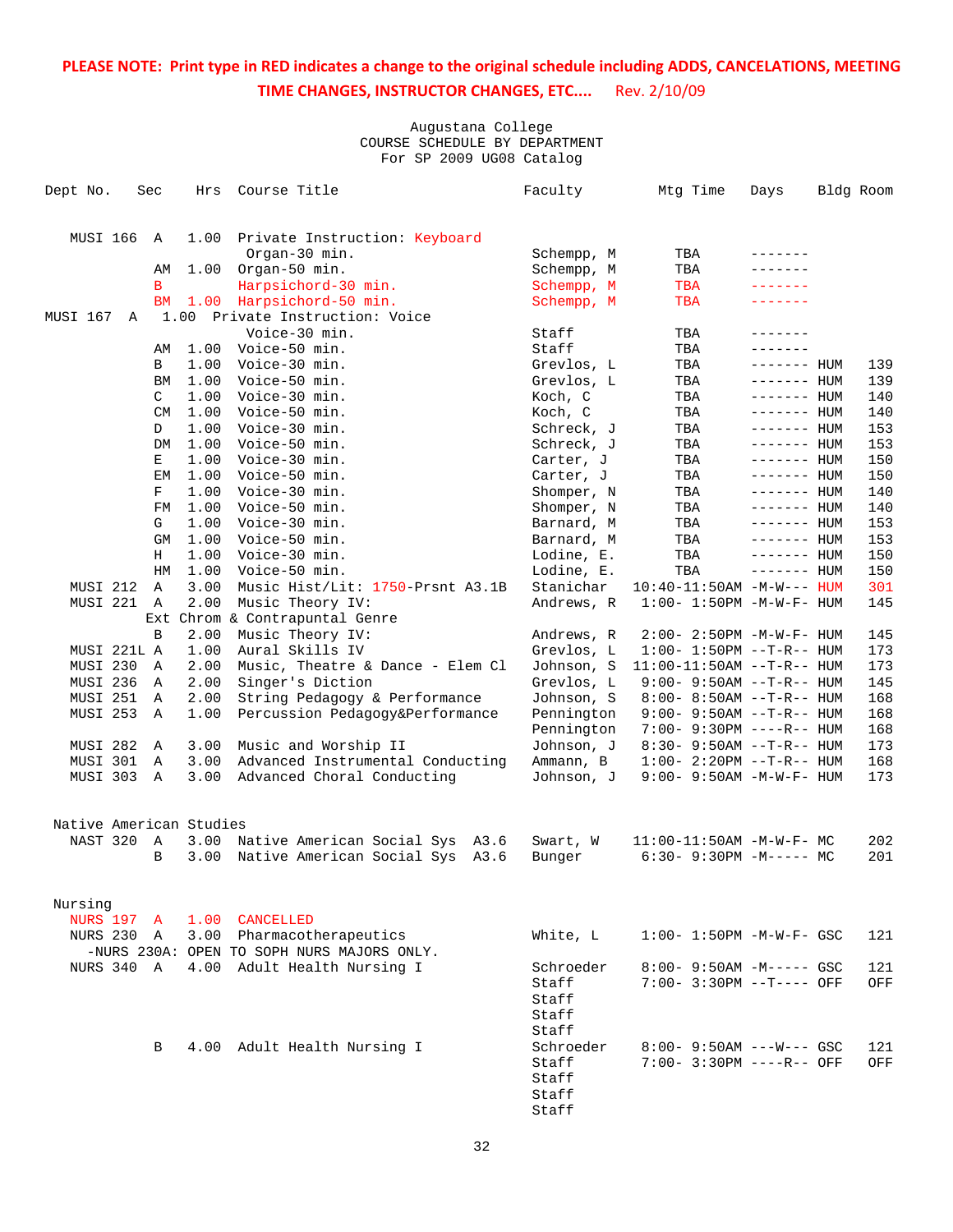| Dept No.                     | Sec          | Hrs          | Course Title                                           | Faculty                 | Mtg Time                                                     | Days | Bldg Room |            |
|------------------------------|--------------|--------------|--------------------------------------------------------|-------------------------|--------------------------------------------------------------|------|-----------|------------|
|                              |              |              |                                                        |                         |                                                              |      |           |            |
| NURS 352 A                   |              | 3.00         | Child Health Nursing                                   | Isaacson,M              | 11:00-12:20PM -M----- GSC                                    |      |           | 121        |
|                              |              |              |                                                        | Staff                   | 7:00- 3:30PM --T---- OFF                                     |      |           | OFF        |
|                              |              |              |                                                        | Staff                   |                                                              |      |           |            |
|                              | B            | 3.00         | Child Health Nursing                                   | Isaacson,M              | $11:00-12:20PM$ ---W--- GSC                                  |      |           | 121        |
|                              |              |              |                                                        | Staff                   | 7:00- 3:30PM ----R-- OFF                                     |      |           | OFF        |
|                              |              |              |                                                        | Staff                   |                                                              |      |           |            |
| <b>NURS 354 A</b>            |              | 2.00         | Public Health Science                                  | Letcher, D              | 8:00- 9:50AM -----F- GSC                                     |      |           | 121        |
|                              |              |              |                                                        | Abbott, K               |                                                              |      |           |            |
| NURS 410                     | A            | 3.00         | Maternal & Reproductive Hlth Nur                       | Reiff, V<br>Staff       | $1:30-3:20PM -M--- MC$<br>7:00- 3:30PM --T---- OFF           |      |           | 255<br>OFF |
|                              | В            | 3.00         | Maternal & Reproductive Hlth Nur                       | Reiff, V                | $1:30-3:20PM$ ---W--- MC                                     |      |           | 255        |
|                              |              |              |                                                        | Staff                   | 7:00- 3:30PM ----R-- OFF                                     |      |           | OFF        |
| NURS 420                     | Α            | 3.00         | Behavioral Health Nursing I                            | Fritz, K                | $3:30-4:50PM -M-W--- GSC$                                    |      |           | 121        |
| <b>NURS 425</b>              | Α            | 2.00         | Behavioral Health Nursing Lab                          | Fritz, K                | 7:00-11:50AM -M----- OFF                                     |      |           | OFF        |
|                              | В            | 2.00         | Behavioral Health Nursing Lab                          | Fritz, K                | 7:00-11:50AM --T---- OFF                                     |      |           | OFF        |
|                              | C            | 2.00         | Behavioral Health Nursing Lab                          | Fritz, K                | 7:00-11:50AM ---W--- OFF                                     |      |           | OFF        |
|                              | D            | 2.00         | Behavioral Health Nursing Lab                          | Christenso              | 7:00-11:50AM ----R-- OFF                                     |      |           | OFF        |
| NURS 430                     | A            | 3.00         | Community Health Nursing I                             | Waltman, P              | $3:30 - 4:50PM -M-W--- GSC$                                  |      |           | 207        |
|                              |              |              |                                                        | Abbott, K               |                                                              |      |           |            |
| NURS 435                     | Α            | 2.00         | Community Health Nursing Lab                           | Abbott, K               | 7:00-11:50AM -M----- OFF                                     |      |           | OFF        |
|                              | В            | 2.00         | Community Health Nursing Lab                           | Waltman, P              | 7:00-11:50AM --T---- OFF                                     |      |           | OFF        |
|                              | C            | 2.00         | Community Health Nursing Lab                           | Waltman, P              | 7:00-11:50AM ---W--- OFF                                     |      |           | OFF        |
|                              | D            | 2.00         | Community Health Nursing Lab                           | Abbott, K               | 7:00-11:50AM ----R-- OFF                                     |      |           | OFF        |
| <b>NURS 468</b>              | $\mathbb{A}$ | 1.00         | NCLEX Review                                           | Howell, J               | $2:20 - 3:20PM -M--- GSC$                                    |      |           | 207        |
|                              |              |              |                                                        | Nelson, Mry             |                                                              |      |           |            |
|                              | B            | 1.00         | NCLEX Review                                           | Howell, J               | $2:20-3:20PM$ ---W--- GSC                                    |      |           | 207        |
|                              |              |              |                                                        | Nelson, Mry             |                                                              |      |           |            |
|                              |              |              |                                                        |                         |                                                              |      |           |            |
| Physical Education<br>PE 095 | Α            | 1.00         | Intercollegiate Athletics                              |                         |                                                              |      |           |            |
|                              |              |              | Baseball                                               | Huber, T.               | $3:00 - 5:00$ PM -MTWRF- ELMN                                |      |           | 105        |
|                              | В            | 1.00         | Basketball (Men)                                       | Billeter, T             | $3:00 - 5:00$ PM -MTWRF- ELMN                                |      |           | 105        |
|                              | C            | 1.00         | Basketball (Women)                                     | Krauth, D               | $3:00 - 5:00$ PM -MTWRF- ELMN                                |      |           | 105        |
|                              | $\mathbb D$  | 1.00         | Softball                                               | Melsted, G              | $3:00 - 5:00$ PM -MTWRF- ELMN                                |      |           | 105        |
|                              | E            | 1.00         | Tennis (Men)                                           | Holm, J                 | $3:00 - 5:00$ PM -MTWRF- ELMN                                |      |           | 105        |
|                              | $\mathbf F$  | 1.00         | Tennis (Women)                                         | Holm, J                 | $3:00-5:00$ PM -MTWRF- ELMN                                  |      |           | 105        |
|                              | G            | 1.00         | Track (Men)                                            | Hellman, T              | $3:00-5:00$ PM -MTWRF- ELMN                                  |      |           | 105        |
|                              | Η            | 1.00         | Track (Women)                                          | Hellman, T              | $3:00 - 5:00$ PM -MTWRF- ELMN                                |      |           | 105        |
|                              | I            | 1.00         | Wrestling                                              | Reitmeier               | $3:00 - 5:00$ PM -MTWRF- ELMN                                |      |           | 105        |
|                              | J            | 1.00         | Golf                                                   | Holm, J                 | $3:00-5:00PM -MTWRF-ELMN$                                    |      |           | 105        |
|                              | $\rm K$      | 1.00         | Cheer/Dance                                            | Holm, J                 | $3:00 - 5:00PM - MTWRF - ELMN$                               |      |           | 105        |
| PE 100                       | Α            | 1.00         | Physical Educ Activities<br>A1.3                       |                         |                                                              |      |           |            |
|                              |              |              | Physical Conditioning                                  | Olson, J.               | 8:00- 8:50AM -M-W--- ELMN                                    |      |           | 105        |
|                              | В            | 1.00         | Health Fitness                                         | Stavenger               | $8:00 - 8:50AM -T-R-- ELMN$                                  |      |           | 241        |
|                              | C            | 1.00         | Hatha Yoga                                             | Dickinson               | $8:00 - 8:50AM$ ---W-F- ELMN                                 |      |           | 224        |
|                              | D            | 1.00         | Rec Sports/Golf                                        | Olson, J.               | $9:00 - 9:50AM - M-W---$ ELMN                                |      |           | 105        |
|                              | Ε            | 1.00         | Raquetball/Fitness                                     | Olinger, S              | $9:00 - 9:50AM -M-W---$ ELMN                                 |      |           | 135        |
|                              | $\mathbf F$  | 1.00         | Raquetball/Fitness                                     | Olinger, S              | $9:00 - 9:50AM -T-R--ELMN$                                   |      |           | 135        |
|                              | G            | 1.00<br>1.00 | Karate                                                 | Azzara, C               | $9:00 - 9:50AM -T-R--ELMN$                                   |      |           | 224        |
|                              | Η<br>I.      |              | Archery/Tennis/Net Sports                              | Hummel, A<br>Stavenger  | $11:00-11:50AM$ -M-W--- ELMN                                 |      |           | 105        |
|                              | J            | 1.00<br>1.00 | Rec Sports/Golf                                        |                         | $11:00-11:50AM$ --T-R-- ELMN                                 |      |           | 105        |
|                              | Κ            | 1.00         | Weight Training (Women only)<br>Group Aerobic Exercise | Hummel, A<br>Moravec, G | $11:00-11:50AM$ --T-R-- ELMN<br>$12:00-12:50PM$ --T-R-- ELMN |      |           | 233<br>224 |
|                              | L            | 1.00         | Cycling                                                | Prater, J               | $12:00 - 1:40PM -T-R-- ELMN$                                 |      |           | 105        |
|                              |              |              | -PE 100L: MEETS LAST 7 WEEKS: MAR 30 - MAY 15.         |                         |                                                              |      |           |            |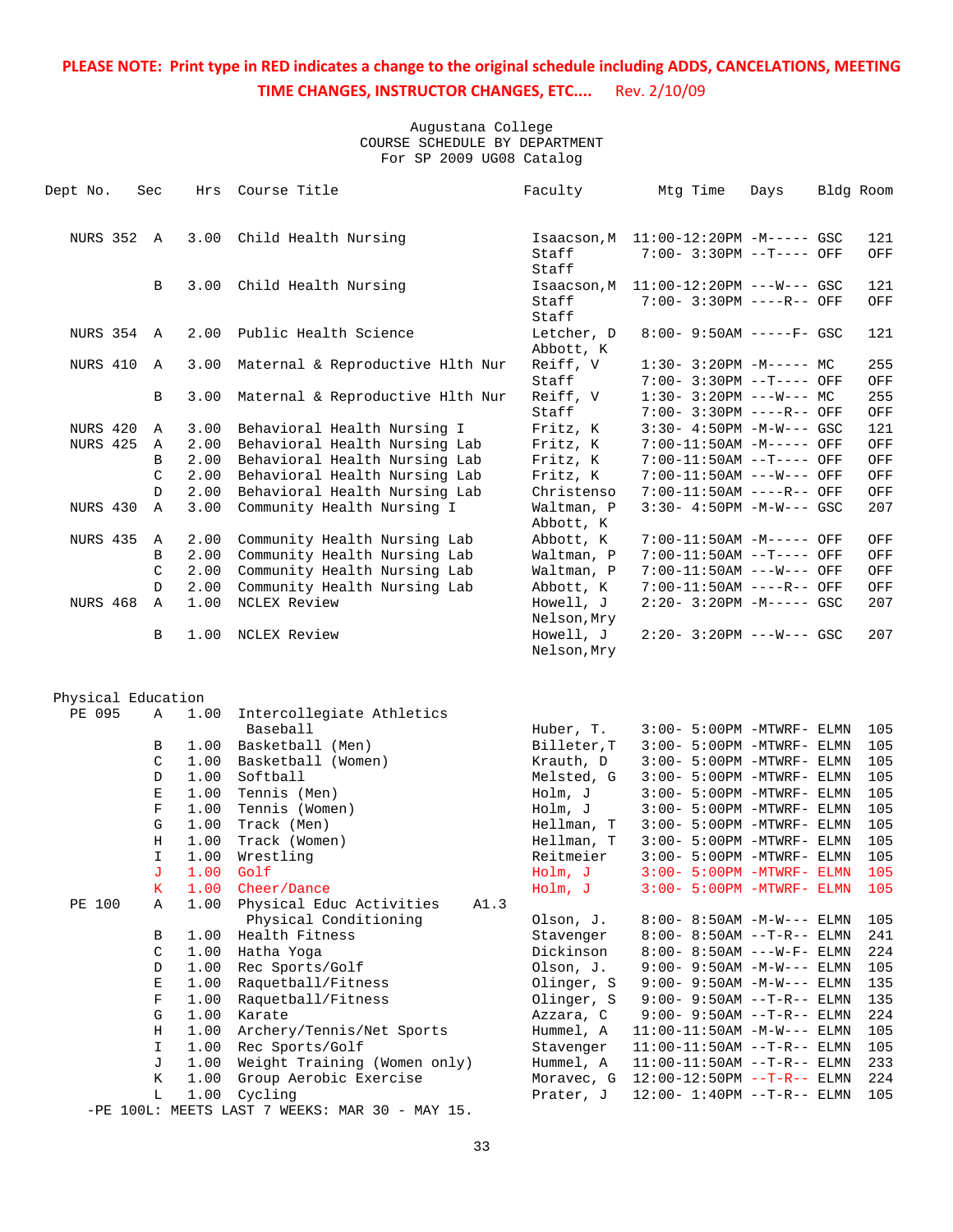| Dept No.             | Sec<br>М       | Hrs<br>1.00   | Course Title<br>Weight Training                                          |              | Faculty                | Mtg Time<br>Evenson, J 12:00-12:50PM --T-R-- ELMN           | Days        | Bldg Room | 233        |
|----------------------|----------------|---------------|--------------------------------------------------------------------------|--------------|------------------------|-------------------------------------------------------------|-------------|-----------|------------|
|                      | Ν              | 1.00          | Physical Conditioning                                                    |              | Salem, B               | $1:00 - 1:50PM -M-W---$ ELMN                                |             |           | 105        |
|                      | 0              | 1.00          | Health Fitness                                                           |              | Barkus, B              | $1:00 - 1:50PM -T-R-- ELMN$                                 |             |           | 241        |
|                      | $\, {\bf P}$   | 1.00          | Fitness Walking/Hiking<br>-PE 100P: MEETS LAST 7 WEEKS: MAR 30 - MAY 15. |              | Evenson, J             | $1:00 - 2:40PM -T-R-- ELMN$                                 |             |           | 105        |
|                      | Q              | 1.00          | Weight Training                                                          |              | Van Dam                | $2:00 - 2:50PM -T-R-- ELMN$                                 |             |           | 233        |
| PE 214               | Α              | 2.00          | Hist/Princ of PE/Fitness                                                 | A2.1B        | Buckley, A             | $12:00-12:50PM$ --T-R-- ELMN                                |             |           | 241        |
| PE 218               | Α              | 2.00          | Responding to Emergencies                                                |              | Boehnke, A             | $9:00 - 9:50AM - M-W---$ ELMN                               |             |           | 241        |
| PE 230               | Α              | 2.00          | First Aid & CPR                                                          |              | Kindt, S.              | $12:00-12:50PM -M-W---$ ELMN                                |             |           | 230        |
| PE 265               | Α              | 2.00          | Health, PE & Movement in Elem Cl                                         |              | Fiala, R               | 12:00-12:50PM --T-R-- ELMN                                  |             |           | 230        |
| PE 270               | Α              | 1.00          | Aquatics                                                                 |              | Barkley, S             | $2:00 - 2:50PM -T-R-- ELMN$<br>11:00-11:50AM -M-W-F- ELMN   |             |           | 113        |
| PE 280<br>PE 290     | A              | 3.00<br>1.00  | Prevention & Care of Athl Injuri<br>Teaching of Dance                    |              | Whiting                | $10:00-11:40AM$ --T---- ELMN                                |             |           | 230<br>224 |
| PE 312               | Α<br>Α         | 2.00          | Meas & Eval in PE & Exerc Scienc                                         |              | Lampe, W<br>Melsted, G | 8:00- 8:50AM --T-R-- ELMN                                   |             |           | 232        |
| PE 313               | Α              | 2.00          | Org & Admin of PE & Athletics                                            |              | Olinger, S             | $11:00-11:50AM$ --T-R-- ELMN                                |             |           | 241        |
| PE 395               | Α              | 4.00          | Internship                                                               |              |                        |                                                             |             |           |            |
|                      |                |               | Fitness                                                                  |              | Barkley, S             | TBA                                                         | ------- OFF |           | OFF        |
|                      |                |               | -PE 395A: MUST HAVE APPROVAL & SIGNATURE OF S. BARKLEY.                  |              |                        |                                                             |             |           |            |
|                      | C              | 4.00          | Coaching                                                                 |              | Alrich, M              | TBA                                                         | ------- OFF |           | OFF        |
|                      |                |               | -PE 395C: MUST HAVE APPROVAL & SIGNATURE OF R. LARSEN.                   |              |                        |                                                             |             |           |            |
|                      | D              |               | 4.00 Sports Management I                                                 |              | Holm, J                | TBA                                                         | ------- OFF |           | OFF        |
|                      |                |               | -PE 395D: MUST HAVE APPROVAL & SIGNATURE OF J. HOLM.                     |              |                        |                                                             |             |           |            |
| PE 495               |                |               | A 4.00 Internship                                                        |              |                        |                                                             |             |           |            |
|                      |                |               | Sports Management II                                                     |              | Holm, J                | TBA                                                         | ------- OFF |           | OFF        |
|                      |                |               | -PE 495A: MUST HAVE APPROVAL & SIGNATURE OF J. HOLM.                     |              |                        |                                                             |             |           |            |
|                      |                |               |                                                                          |              |                        |                                                             |             |           |            |
|                      |                |               |                                                                          |              |                        |                                                             |             |           |            |
| Philosophy           |                |               | Dimensions of the Self                                                   |              |                        |                                                             |             |           |            |
| PHIL 110<br>PHIL 120 | A<br>A         | 3.00<br>3.00  | Critical Thinking                                                        | A1.2<br>A2.2 | O'Hara, D<br>Burnett   | 8:00- 8:50AM -M-W-F- HUM<br>$11:00-12:20PM$ --T-R-- HUM     |             |           | 201<br>123 |
| PHIL 200             | A              | 3.00          | Reason, Faith, Srch Meaning                                              | A4.2         | Minister               | 12:00-12:50PM -M-W-F- HUM                                   |             |           | 123        |
| PHIL 210             | Α              | 3.00          | Ethical Perspectives                                                     | A4.2         | Minister               | $2:00 - 2:50PM -M-W-F - HUM$                                |             |           | 302        |
| PHIL 230             | A              | 3.00          | Our Phil Heritage II                                                     | A3.1B        | Minister               | 9:00- 9:50AM -M-W-F- HUM                                    |             |           | 202        |
| PHIL 241             | $\overline{A}$ | 3.00          | Theol & Phil in Dialog                                                   | A4.2         | O'Hara, D              | $11:00-11:50AM$ -M-W-F- HUM                                 |             |           | 202        |
| <b>PHIL 242</b>      | $\mathbf{A}$   | 3.00          | Feminist/Womanist Thought                                                | A4.2         | Pederson, A            | $1:00 - 2:20PM -T-R-- HUM$                                  |             |           | 201        |
| PHIL 297             | Α              | 3.00          | TOPICS:                                                                  |              |                        |                                                             |             |           |            |
|                      |                |               | Environmental Philosophy                                                 |              | O'Hara, D              | $1:00 - 1:50PM - M - W - F - HUM$                           |             |           | 302        |
| PHIL 305 A           |                |               | 3.00 Bioethics                                                           |              | Burnett                | $8:30 - 9:50AM -T-R-- HUM$                                  |             |           | 121        |
|                      |                |               |                                                                          |              |                        |                                                             |             |           |            |
|                      |                |               |                                                                          |              |                        |                                                             |             |           |            |
| Physics              |                |               |                                                                          |              |                        |                                                             |             |           |            |
| PHYS 110             |                |               | A 3.00 From Atoms To Stars                                               | A3.2         | Wells, E               | 11:00-12:20PM --T-R-- GSC                                   |             |           | 201        |
|                      |                |               | PHYS 115 A1 4.00 Physical Science                                        | A3.2         | Duffy-Matz             | $1:00 - 2:20PM -T-R--GSC$                                   |             |           | 241        |
|                      |                |               |                                                                          |              | Dey, B                 |                                                             |             |           |            |
|                      |                |               |                                                                          |              | Duffy-Matz             | 8:00- 9:50AM --T---- GSC                                    |             |           | 243        |
|                      |                | Lecture & Lab |                                                                          |              |                        |                                                             |             |           |            |
|                      |                |               | A2 4.00 Physical Science                                                 | A3.2         | Duffy-Matz             | $1:00 - 2:20PM -T-R--$ GSC                                  |             |           | 241        |
|                      |                |               |                                                                          |              | Dey, B                 |                                                             |             |           |            |
|                      |                |               |                                                                          |              | Dey, B                 | $8:00 - 9:50AM$ ----R-- GSC                                 |             |           | 243        |
| PHYS 202 A           |                |               | 4.00 Physics Life Sci II(w/Calc) A3.2                                    |              | Engebretsn             | $1:00 - 1:50PM - M - W - F - GSC$                           |             |           | 207        |
|                      |                |               |                                                                          |              | Engebretsn             | $10:40-12:30PM$ --T---- GSC                                 |             |           | 211        |
|                      |                | Lecture & Lab |                                                                          |              |                        |                                                             |             |           |            |
|                      | B              |               | 4.00 Physics Life Sci II(w/Calc) A3.2                                    |              | Engebretsn             | $1:00 - 1:50PM - M - W - F - GSC$                           |             |           | 207        |
| PHYS 221 A           |                |               | 4.00 General Physics I                                                   | A3.2         | Engebretsn<br>Alton    | $1:00-2:50PM -T---GSC$<br>$1:00 - 1:50PM - M - W - F - GSC$ |             |           | 211<br>201 |
|                      |                |               |                                                                          |              | Alton                  | 10:40-12:30PM ----R-- GSC                                   |             |           | 211        |
|                      |                | Lecture & Lab |                                                                          |              |                        |                                                             |             |           |            |
|                      |                |               |                                                                          |              |                        |                                                             |             |           |            |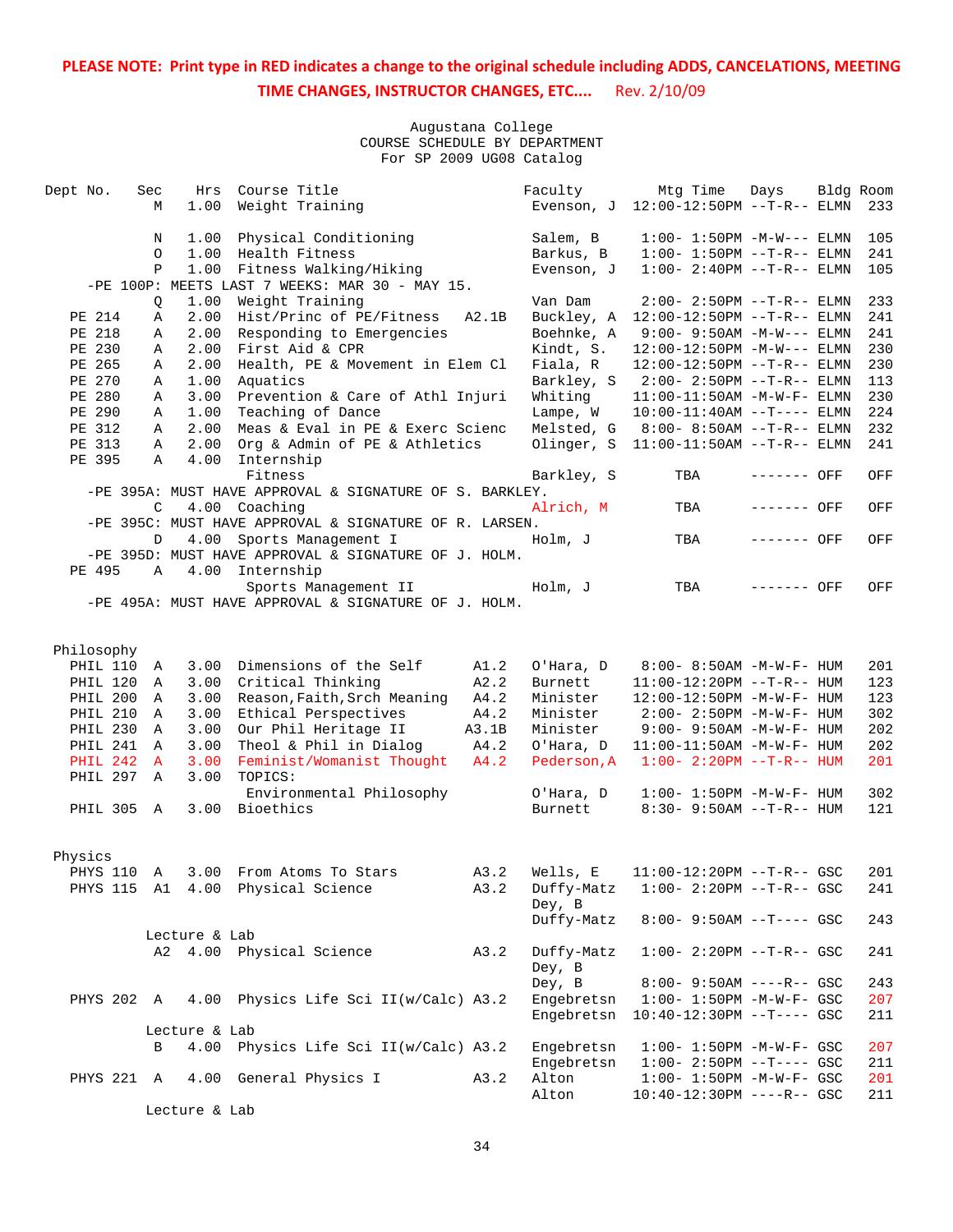| Dept No.               | Sec            | Hrs          | Course Title                                                                           |       | Faculty              | Mtg Time                                                         | Days | Bldg Room |            |
|------------------------|----------------|--------------|----------------------------------------------------------------------------------------|-------|----------------------|------------------------------------------------------------------|------|-----------|------------|
|                        | B              | 4.00         | General Physics I                                                                      | A3.2  | Alton<br>Alton       | $1:00 - 1:50PM - M - W - F - GSC$<br>$1:00-2:50PM$ ----R-- GSC   |      |           | 201<br>211 |
|                        | C              | 4.00         | General Physics I                                                                      | A3.2  | Alton<br>Alton       | $1:00 - 1:50PM - M - W - F - GSC$<br>$3:00 - 4:50PM$ ----R-- GSC |      |           | 201<br>211 |
| PHYS 321 A<br>PHYS 351 | $\overline{A}$ | 4.00<br>3.00 | Computational Physics<br>Statistical Phys/Thermodynamics                               |       | Alton<br>Wells, E    | $9:00 - 9:50AM - M - W - F - GSC$<br>$11:00-11:50AM$ -M-W-F- GSC |      |           | 213<br>210 |
| PHYS 381 A             |                | 3.00         | Advanced Laboratory                                                                    | A2.1B | Wells, E<br>Alton    | $1:00-3:50PM -T---GSC$                                           |      |           | 210        |
| Psychology             |                |              |                                                                                        |       |                      |                                                                  |      |           |            |
| PSYC 110               | A              |              | 3.00 Self & Others: Psych Persp                                                        | A3.3  | Nedelsky, M          | $8:00 - 8:50AM - M - W - F - MC$                                 |      |           | 255        |
|                        | B              | 3.00         | Self & Others:Psych Persp                                                              | A3.3  | Nedelsky, M          | 9:00- 9:50AM -M-W-F- MC                                          |      |           | 255        |
|                        | C              | 3.00         | Self & Others:Psych Persp                                                              | A3.3  | DeVita, C            | $11:00-12:20PM$ --T-R-- MC                                       |      |           | 255        |
| <b>PSYC 115</b>        | A              | 3.00         | General Psychology                                                                     | A3.3  | Zell, A              | $11:00-11:50AM$ -M-W-F- MC                                       |      |           | 264        |
|                        | B              | 3.00         | General Psychology                                                                     | A3.3  | Zell, A              | 12:00-12:50PM -M-W-F- MC                                         |      |           | 264        |
| <b>PSYC 125</b>        | Α              | 3.00         | Life-Span Human Development A1.2                                                       |       | Babcock, E           | $8:00 - 8:50AM - M - W - F - MC$                                 |      |           | 153        |
|                        | B              | 3.00         | Life-Span Human Development A1.2                                                       |       | Babcock, E           | $9:00 - 9:50AM - M - W - F - MC$                                 |      |           | 153        |
|                        | $\mathcal{C}$  | 3.00         | Life-Span Human Development A1.2                                                       |       | Lima, 0              | $1:00 - 1:50PM - M - W - F - MC$                                 |      |           | 153        |
|                        | D              | 3.00         | Life-Span Human Development A1.2                                                       |       | Lima, 0              | 2:00- 2:50PM -M-W-F- MC                                          |      |           | 153        |
| PSYC 192               | A              | 3.00         | Directed Research                                                                      |       | Zell, A              | TBA                                                              |      |           |            |
|                        |                |              | -PSYC 192A: INSTRUCTOR SIGNATURE REQUIRED. VARIABLE CREDIT 1-3 CR HRS.                 |       |                      |                                                                  |      |           |            |
| <b>PSYC 220 A</b>      |                | 3.00         | Child Psychology                                                                       |       | Lima, O              | $11:00-11:50AM$ -M-W-F- MC                                       |      |           | 253        |
| PSYC 270 A             |                | 4.00         | Statistics                                                                             |       | Sorenson, D          | $1:00 - 1:50PM - M - W - F - MC$                                 |      |           | 201        |
|                        |                |              | -PSYC 270A: MUST ALSO REGISTER FOR A PSYC 270L LAB SECTION.                            |       |                      |                                                                  |      |           |            |
|                        | B              | 4.00         | Statistics                                                                             |       | Sorenson, D          | $2:00-2:50PM -M-W-F-MC$                                          |      |           | 201        |
|                        |                |              | -PSYC 270B: MUST ALSO REGISTER FOR A PSYC 270L LAB SECTION.                            |       |                      |                                                                  |      |           |            |
| PSYC 270L A            |                | 0.00         | PSYC 270: Lab                                                                          |       | Sorenson, D          | $7:00 - 7:50PM$ ---W--- MC                                       |      |           | 001        |
|                        | B              | 0.00         | PSYC 270: Lab                                                                          |       | Sorenson, D          | $8:00 - 8:50AM$ ----R-- MC                                       |      |           | 001        |
|                        | C              | 0.00         | PSYC 270: Lab                                                                          |       | Sorenson, D          | $9:00 - 9:50AM$ ----R-- MC                                       |      |           | 001        |
|                        | D              | 0.00         | PSYC 270: Lab                                                                          |       | Sorenson, D          | $3:00 - 3:50PM$ ----R-- MC                                       |      |           | 001        |
| <b>PSYC 271</b>        | $\overline{A}$ | 4.00         | Research Methods                                                                       |       | Babcock, E           | $11:00-12:50PM$ --T-R-- MC                                       |      |           | 253        |
| <b>PSYC 292</b>        | $\mathbb A$    | 3.00         | Directed Research                                                                      |       | Zell, A              | TBA                                                              |      |           |            |
|                        |                |              | -PSYC 292A: INSTRUCTOR SIGNATURE REQUIRED. VARIABLE CREDIT 1-3 CR HRS.                 |       |                      |                                                                  |      |           |            |
| <b>PSYC 297 A</b>      |                | 3.00         | TOPICS:                                                                                |       |                      |                                                                  |      |           |            |
|                        |                |              | Positive Psychology                                                                    |       | Zell, A              | $2:00-2:50PM -M-W-F-MC$                                          |      |           | 253        |
| <b>PSYC 335</b>        | A              | 3.00         | Human Relations                                                                        | A1.2  | DeVita, C            | $1:00-2:50PM -T-R--MC$                                           |      |           | 255        |
| <b>PSYC 391 A</b>      |                |              | 4.00 Practicum                                                                         |       | DeVita, C            | TBA                                                              |      |           |            |
|                        |                |              | -PSYC 391A: INSTRUCTOR SIGNATURE REQUIRED. VARIABLE CREDIT 2-4 CR HRS.                 |       |                      |                                                                  |      |           |            |
| PSYC 397 A             |                | 4.00         | TOPICS:                                                                                |       |                      |                                                                  |      |           |            |
|                        |                |              | Depression vs. Happiness                                                               |       | Nedelsky, M          | $8:00-9:50AM --T-R--MC$                                          |      |           | 102        |
| Religion               |                |              |                                                                                        |       |                      |                                                                  |      |           |            |
| RELI 110               | Α              | 3.00         | Exploring Christian Faith                                                              | A4.1  | Rietz, E             | 12:00-12:50PM -M-W-F- HUM                                        |      |           | 201        |
|                        | B              | 3.00         | Exploring Christian Faith                                                              | A4.1  | Rietz, E             | $2:00 - 2:50PM -M-W-F - HUM$                                     |      |           | 201        |
|                        | C              | 3.00         | Exploring Christian Faith                                                              | A4.1  | Swanson, R           | $9:00 - 9:50AM - M - W - F - HUM$                                |      |           | 201        |
|                        | <b>CV</b>      | 3.00         | Exploring Christian Faith                                                              | A4.1  | Pederson, A          | $11:00-12:20PM$ --T-R-- HUM                                      |      |           | 201        |
|                        |                |              | -RELI 110CV: CIVITAS SECTION. OPEN TO NON-CIVITAS STUDENTS ON A SPACE AVAILABLE BASIS. |       |                      |                                                                  |      |           |            |
|                        | D              | 3.00         | Exploring Christian Faith                                                              | A4.1  | Madsen, A            | 8:30- 9:50AM --T-R-- HUM                                         |      |           | 123        |
|                        | Ε              | 3.00         | Exploring Christian Faith                                                              | A4.1  | Croghan              | 8:00- 8:50AM -M-W-F- HUM                                         |      |           | 123        |
|                        | $\mathbf F$    | 3.00         | Exploring Christian Faith                                                              | A4.1  | Jungling             | 12:00-12:50PM -M-W-F- HUM                                        |      |           | 202        |
|                        | G              | 3.00         | Exploring Christian Faith                                                              | A4.1  | Jungling             | $1:00 - 1:50PM - M - W - F - HUM$                                |      |           | 202        |
| RELI 197               | $\mathbb{A}$   | 3.00         | TOPICS:<br>Intro to Biblical Hebrew II                                                 |       |                      |                                                                  |      |           |            |
| RELI 200 A             |                | 3.00         | Reason, Faith, Srch Meaning                                                            | A4.2  | Storm, J<br>Minister | $8:30 - 9:50AM -T-R-- HUM$<br>12:00-12:50PM -M-W-F- HUM          |      |           | 227<br>123 |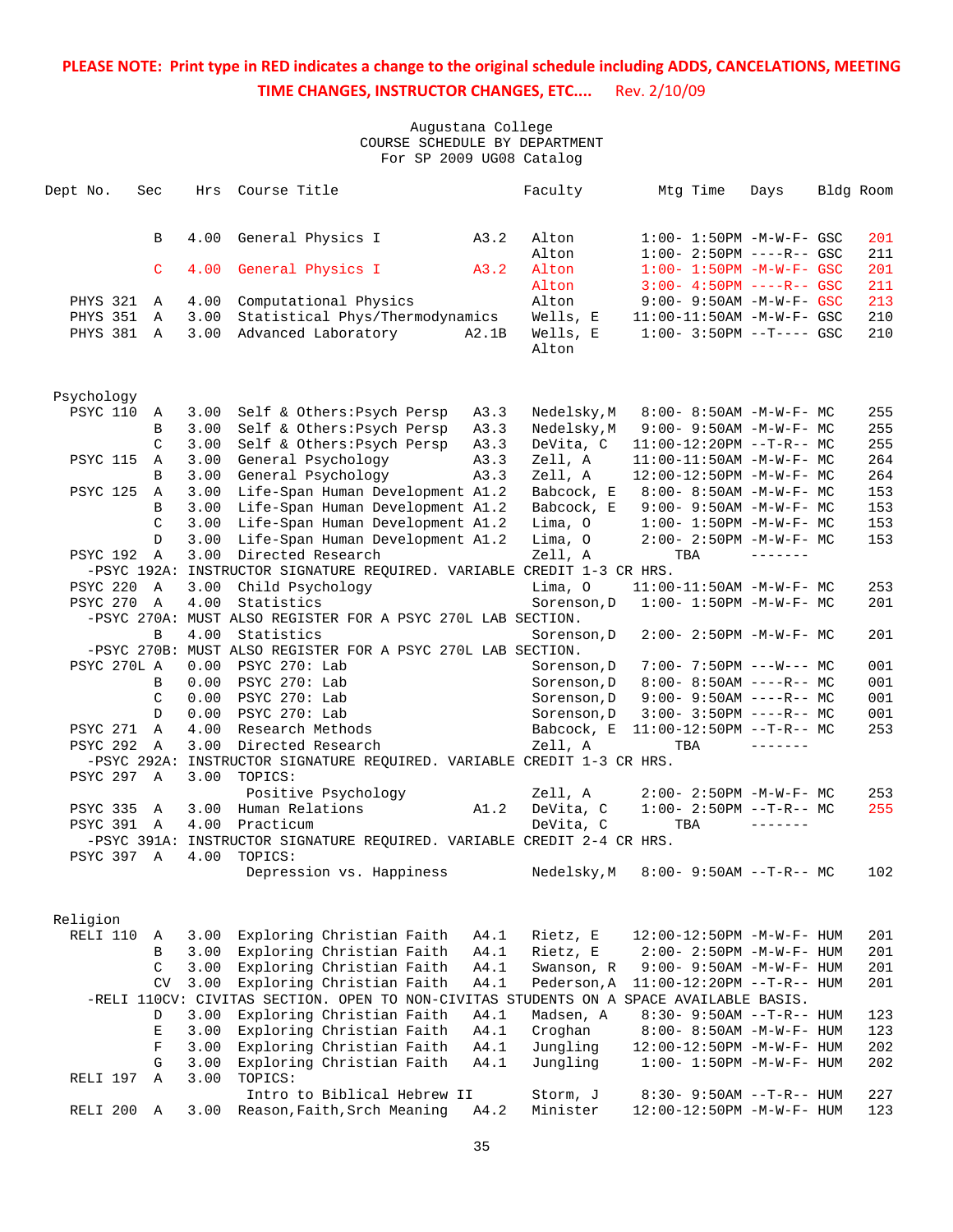Augustana College COURSE SCHEDULE BY DEPARTMENT For SP 2009 UG08 Catalog

| Dept No.            | Sec            | Hrs  | Course Title                                |       | Faculty     | Mtg Time                             | Days | Bldg Room |     |
|---------------------|----------------|------|---------------------------------------------|-------|-------------|--------------------------------------|------|-----------|-----|
| RELI 210            | A              | 3.00 | Ethical Perspectives                        | A4.2  | Minister    | $2:00 - 2:50PM -M-W-F - HUM$         |      |           | 302 |
| RELI 215            | $\mathbb{A}$   | 3.00 | Life & Letters of Paul                      | A4.2  |             | Swanson, R 11:00-11:50AM -M-W-F- HUM |      |           | 123 |
| RELI <sub>235</sub> | $\mathsf{A}$   | 3.00 |                                             | A4.2  |             |                                      |      |           |     |
|                     |                |      | Issues Theological Ethics:<br>Sexual Ethics |       | Jungling    | $1:00 - 2:20PM -T-R--HUM$            |      |           | 301 |
| RELI 241            | $\mathbb{A}$   | 3.00 | Theology & Philos in Dialog A4.2            |       | O'Hara, D   | $11:00-11:50AM$ $-M-W-F-$ HUM        |      |           | 202 |
| RELI 242            | $\mathbb{A}$   | 3.00 | Feminist/Womanist Thought                   | A4.2  | Pederson, A | $1:00 - 2:20PM -T-R--HUM$            |      |           | 201 |
| RELI 254            | $\Delta$       | 3.00 | Theology and Medicine                       | A4.2  | Pederson.A  | $5:30-8:30PM -M--- HUM$              |      |           | 201 |
| RELI 305            | $\mathbb{A}$   | 3.00 | Bioethics                                   |       | Burnett     | $8:30 - 9:50AM -T-R-$ HUM            |      |           | 121 |
| RELI 320            | $\mathbb{A}$   | 3.00 | Sem in Biblical Studies                     | A2.1B | Bowman, R   | $11:00-12:20PM --T-R--HUM$           |      |           | 227 |
| RELI 330            | Α              | 3.00 | Judaism & Jewish People                     |       | Storm, J    | $1:00 - 2:20PM -T-R--HUM$            |      |           | 202 |
| RELI 397            | $\mathbb{A}$   | 3.00 | TOPICS:                                     |       |             |                                      |      |           |     |
|                     |                |      | Confessing Like a Lutheran                  |       | Croghan     | $1:00 - 2:20PM -T-R--HUM$            |      |           | 227 |
| RELI <sub>400</sub> | $\overline{A}$ | 3.00 | Senior Thesis                               |       | Bowman, R   | $12:00-12:50PM -M-W-F-$ HUM          |      |           | 208 |
| Sociology           |                |      |                                             |       |             |                                      |      |           |     |
| SOCI 110            | A              | 3.00 | Contemporary Society                        | A3.3  | Bunger      | $1:00 - 2:20PM -T-R--MC$             |      |           | 257 |
|                     | B              | 3.00 | Contemporary Society                        | A3.3  | Bunger      | $6:30 - 9:30PM -T--- MC$             |      |           | 202 |
| SOCI 250            | $\mathbb{A}$   | 3.00 | Delinquency and Crime                       |       | Swart, W    | $9:00 - 9:50AM - M-W-F - MC$         |      |           | 103 |
| SOCI 260            | $\mathbb{A}$   | 3.00 | Sociology of Gender                         |       | Sehested    | 12:00-12:50PM -M-W-F- MC             |      |           | 102 |
| SOCI 297            | $\mathbb{A}$   | 3.00 | TOPICS:                                     |       |             |                                      |      |           |     |
|                     |                |      | Language and Culture                        |       | Bstr-Jns, J | $10:40-12:00PM$ --T-R-- HUM          |      |           | 231 |
| SOCI 320            | A              | 3.00 | Native American Social Sys A3.6             |       | Swart, W    | $11:00-11:50AM -M-W-F-MC$            |      |           | 202 |
|                     | <sub>R</sub>   | 3.00 | Native American Social Sys A3.6             |       | Bunger      | $6:30 - 9:30PM -M--- MC$             |      |           | 201 |
| SOCI 340            | $\mathbb{A}$   | 4.00 | Social Inequality                           |       | Sehested    | $11:00-12:50PM$ --T-R-- MC           |      |           | 120 |

SPANISH COURSES: See MDFL

| Special Education                     |                                                                                               |            |                                     |              |     |
|---------------------------------------|-----------------------------------------------------------------------------------------------|------------|-------------------------------------|--------------|-----|
| SPED 110<br>$\overline{A}$            | 3.00 Foundations of Amer Educ<br>A3.3                                                         | Brouwer    | 8:30- 9:50AM --T-R-- MC             |              | 202 |
| 3.00<br><sub>R</sub>                  | A3.3<br>Foundations of Amer Educ                                                              |            | Hallenbeck 12:00-12:50PM -M-W-F- MC |              | 164 |
|                                       | -SPED 110A & B: INTENDED FOR STUDENTS PURSUING ENTRANCE TO TEACHER EDUC PROGRAM. REOUIRES 1-2 |            |                                     |              |     |
|                                       | HRS PER WEEK IN AREA SCHOOL.                                                                  |            |                                     |              |     |
| SPED 210 A<br>2.00                    | Working with Families                                                                         | Johnson, M | $11:00-11:50AM$ $-M-W---$ MC        |              | 103 |
| 2.00<br>B                             | Working with Families                                                                         | Johnson, M | 12:00-12:50PM -M-W--- MC            |              | 103 |
| 3.00<br>SPED 240<br>A                 | Teaching in Inclusive Schools                                                                 | Bacon, J   | $6:00 - 8:00PM -T--- MC$            |              | 255 |
| SPED 260<br>3.00<br>$\overline{A}$    | Intro to Learn & Lang Disabiliti                                                              | Hallenbeck | $8:00 - 8:50AM - M - W - F - MC$    |              | 253 |
| SPED 301<br>3.00<br>A                 | Curr & Inst for Chld w/ Disabili                                                              | Hallenbeck | $2:00 - 2:50PM - M - W - F - MC$    |              | 164 |
| SPED 315<br>2.00<br>A                 | Classroom Behavior & Group Mgmt                                                               | VanBockern | $11:00-11:50AM$ --T-R-- GSC         |              | 207 |
| SPED 320<br>3.00<br>A                 | Consultation, Collabor & Comm                                                                 | Bacon, J   | $1:00-2:20PM --T-R--MC$             |              | 157 |
| SPED 350<br>3.00<br>$\mathbb{A}$      | Reclaiming Troub Children & Yout                                                              | VanBockern | $8:30 - 9:50AM -T-R - M$            |              | 264 |
| SPED 480<br>12.00<br>A                | Student Teach: Emot/Behav Prob                                                                | Fiala, R   | TBA                                 | ------- OFF  | OFF |
| SPED 481<br>12.00<br>$\triangleright$ | Student Teach: Cognitive Impair.                                                              | Fiala, R   | TBA                                 | $------$ OFF | OFF |
| SPED 484<br>12.00<br>$\mathbb A$      | Student Teach: Physical Disabilit                                                             | Fiala, R   | TBA                                 | ------- OFF  | OFF |
| SPED 486<br>12.00<br>A                | Student Teach: Learning Disabilit                                                             | Fiala, R   | TBA                                 | ------- OFF  | OFF |
|                                       | -SPED 480A, 481A, 484A, 486A: SIGNATURE OF FIELD EXPERIENCE COORDINATOR REOUIRED.             |            |                                     |              |     |

Theatre

|  | THEA 095 A 1.00 Theatre Backstage Practicum      |       |            | $Fitzsimmon$ 7:00- 9:30PM --- $W--$ EMC |                   | 207 |
|--|--------------------------------------------------|-------|------------|-----------------------------------------|-------------------|-----|
|  | THEA 096 A 1.00 Theatre Performance Practicum    |       | Fuller, I  | TBA                                     | $- - - - - - - -$ |     |
|  | THEA 137 A 3.00 Costuming & Make-Up Fundamentals |       | Shouse-Kls | 8:30- 9:50AM --T-R-- EMC                |                   | 203 |
|  |                                                  |       | Workman, D |                                         |                   |     |
|  | THEA 216 A 3.00 Theatre Hist & Lit II            | A3.1B |            | Fuller, I 1:00- 1:50PM -M-W-F- HUM      |                   | 123 |
|  | THEA 220 A 3.00 Acting II                        | A3.5B |            | Workman, D 10:40-12:00PM --T-R-- EMC    |                   | 200 |